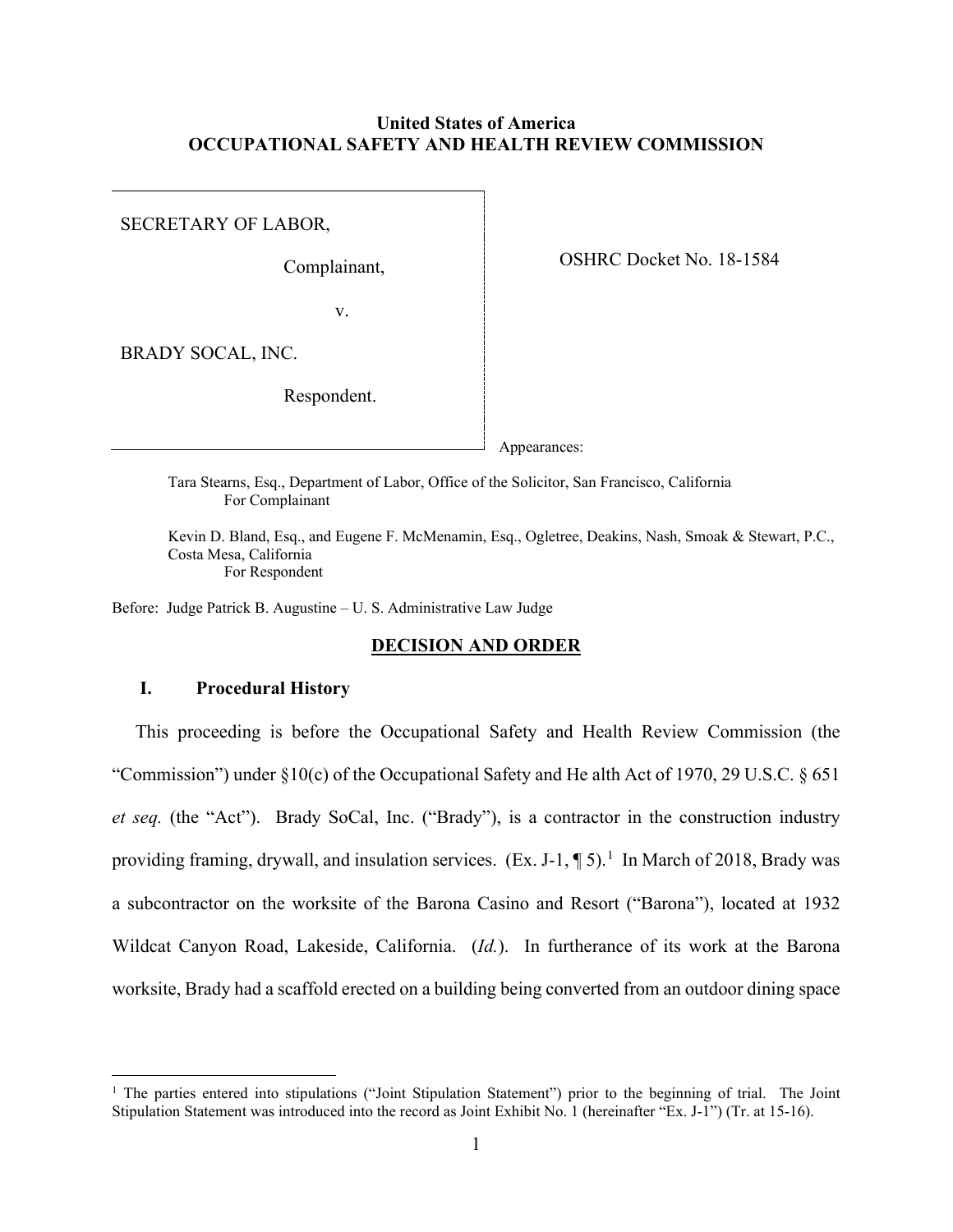to an indoor buffet ("the buffet building"). (Ex. J-1,  $\P\P$  10 & 11). Early in the morning on March 16, 2018, an employee from another subcontractor at the worksite, American Sheet Metal ("ASM"), climbed the subject scaffold to access the roof of the buffet building. (Tr. 53-54, 71; Exs. C-4 & 5). At some point after doing so, the employee fell off the roof and died. (*Id.*)

 As a result of the ASM employee's death, the Occupational Safety and Health Administration ("OSHA") sent Compliance Safety and Health Office ("CSHO") Eric Christensen to conduct an inspection of the Barona worksite. (Tr. 53). Following the inspection, OSHA issued a two-item *Citation and Notification of Penalty* (the "Citation") to Respondent alleging serious violations of the Act and proposing a total penalty of \$15,706. The Citation was issued on September 6, 2018. Respondent timely contested the Citation, bringing the matter before the Commission.

Citation 1, Item 1 alleged a serious violation of 29 C.F.R. § 1926.451(f)(3) for failure to inspect the scaffold for visible defects by a competent person before each work shift. (Citation at 6). Citation 1, Item 2 alleged two instances of a serious violation of 29 C.F.R. § 1926.451(g)(4)(i) for failing to have guardrail systems installed along all open sides and ends of platforms of the subject scaffold. (Citation at 7).

A two-day trial was held on October 1 and 2, 2019, in San Diego, California under the Commission's rules for Simplified Proceedings. *See* 29 C.F.R. § 2200.200, *et seq.* Seven witnesses testified: (1) CSHO Christensen; (2) Jorge Ambriz, a scaffold erector for A Step Above Scaffold; (3) Albert Ros, a superintendent for the general contractor of the Barona worksite, Tutor Perini; (4) Michael Maland, the general superintendent for Tutor Perini; (5) Ricky Solis, a metal framer for Brady; (6) Brady foreman Fernando Hermasillo; and (7) Brady's general foreman at the Barona worksite, Alex Mendoza. Both parties filed post-trial briefs.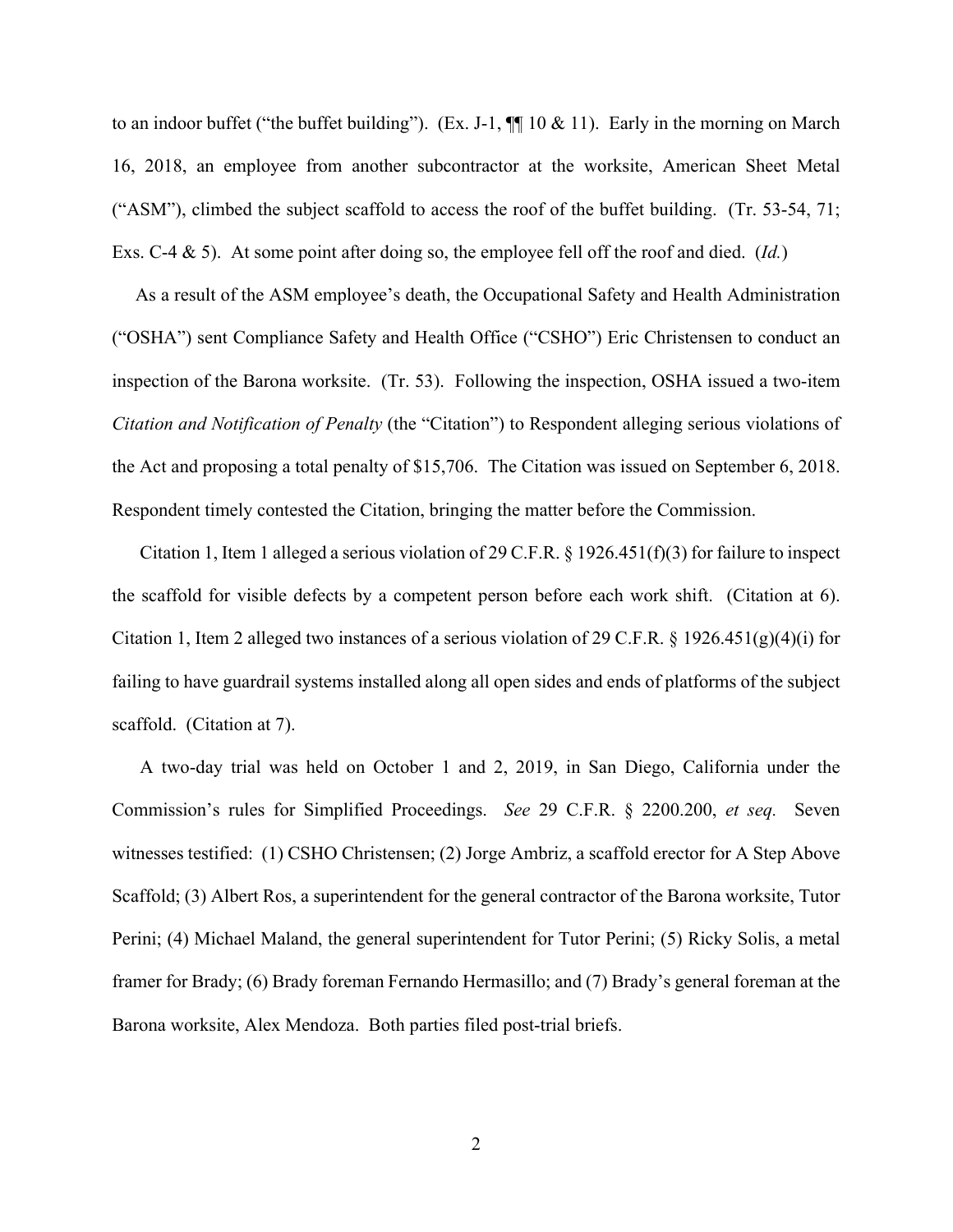Pursuant to Commission Rule 90, after hearing and carefully considering all the evidence and arguments of counsel, the Court issues this Decision and Order as its Finding of Facts and Conclusions of Law. Accordingly, the Court vacates Citation 1, Item 1, vacates Instance (a) of Citation 1, Item 2, but affirms Citation 1, Item 2, Instance (b) as a serious violation.

## **II. Stipulations**

 In lieu of reproducing the parties' stipulations in their entirety, the Court will make reference to Exhibit J-1, the parties' Joint Stipulation Statement, as necessary.

### **III. Jurisdiction**

The Joint Stipulation Statement states, and the record supports, Respondent is engaged in a business affecting interstate commerce and is an "employer" within the meaning of § 3 of the Act. (Ex. J-1,  $\P$  2). The Commission has jurisdiction over this proceeding pursuant to  $\S$  10(c) of the Act. (*Id.*, ¶ 1).

#### **IV. Factual Background**

# **A. The Barona Worksite and the Buffet Building Scaffold**

In March of 2018, Respondent was a subcontractor working under general contractor Tutor Perini to provide framing, drywall, and insulation services at the Barona worksite. (Ex. J-1,  $\P$  5). Brady's work was divided between three buildings: the casino's main entrance, a food court, and the buffet building.<sup>[2](#page-2-0)</sup> Respondent contracted with A Step Above Scaffold to construct a scaffold around the structural steel for the new buffet building.<sup>[3](#page-2-1)</sup> (Tr. 143-44, 156; Ex. J-1,  $\P$  11). When A Step Above installed the scaffold, in January of 2018, it had guardrails on the platforms for all

<span id="page-2-0"></span><sup>&</sup>lt;sup>2</sup> The nomenclature at trial varied for these different "phases" of Respondent's work at the Barona site. (Tr. 203-04, 414-15). Only Respondent's work on the buffet building is relevant for purposes of this Decision and Order.

<span id="page-2-1"></span><sup>&</sup>lt;sup>3</sup> As explained by Tutor Perini superintendent Albert Ros, the buffet building was to be built around an existing screened-in patio, such that the entire structure, framing, and roofing were new. (Tr. 154-56). The scaffold was built around the structural steel installed for the purpose of framing the exterior walls on this new building. (Tr. 156; Ex. C-2A p.1).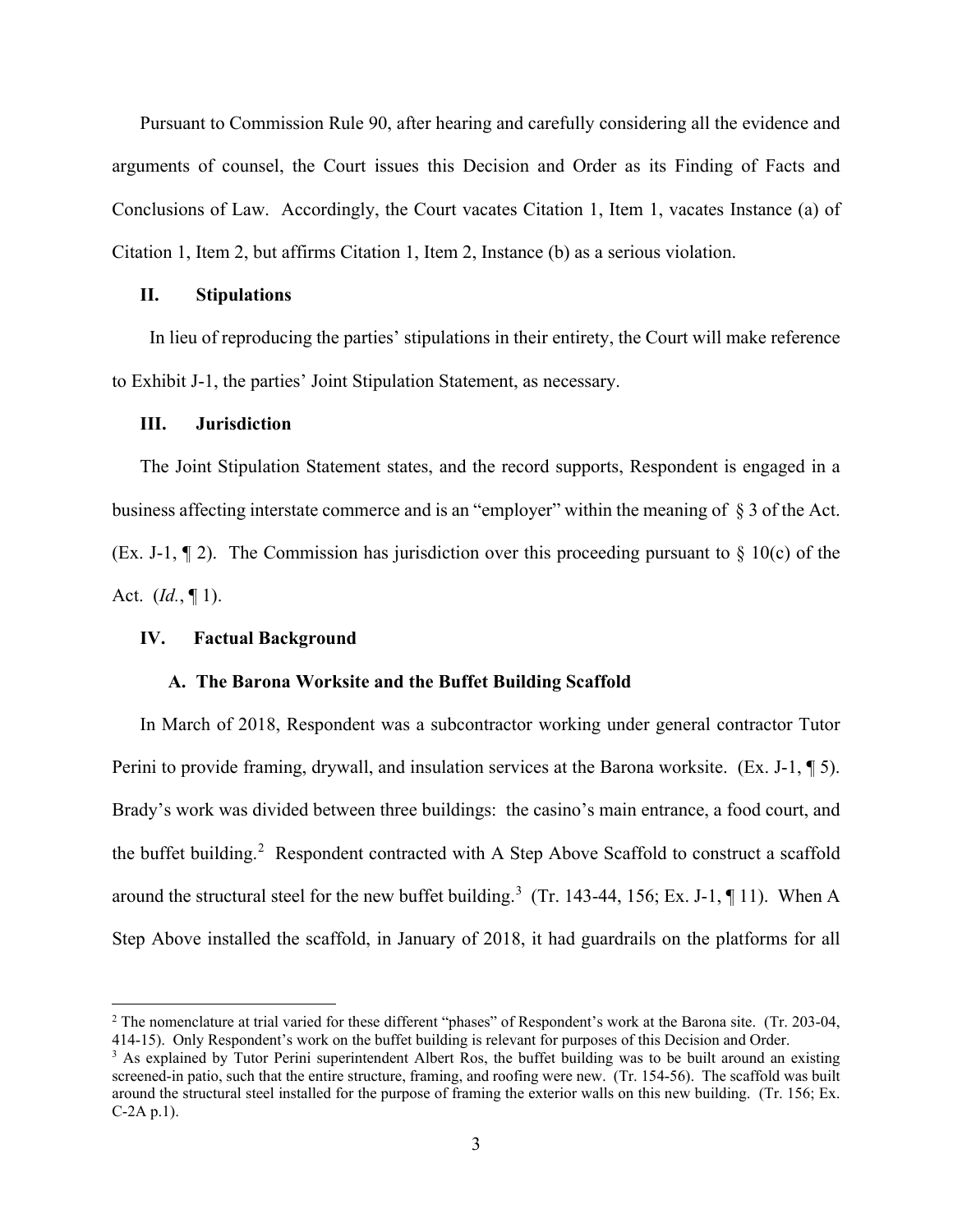levels. (Tr. 143-46, 301; Exs. J-1, ¶ 11; C-2A pp. 1 & 21). However, at some point in time before March 16, 2018, two guardrails were removed: one on the top platform of the scaffold located at the buffet building's west side, in the direction of the building's southwest corner (Tr. 54-56; Ex. C-2A pp. 1 & 5); and another on the top platform of the scaffold located at the buffet building's east side, in the direction of the building's northeast corner (Tr. 67-68; Ex. C-2A pp. 20  $\&$  21).

## **B. Brady's Use and Inspection of the Scaffold**

Starting in February of 2018, Brady employees used the scaffold while they framed the exterior walls of the buffet building.  $(Ex. J-1, \P 12)$ . From March 7 to 9, and again from March 12 to 13, 2018, Brady employees were installing DensGlass sheathing (a drywall material) on the exterior of the buffet building. (Tr. 257-59; Exs. C-10; J-1, ¶ 13). Among these employees were two individuals: Miguel Frias and Jesus Lizarraga. (Tr. 83-86, 261-62, 323-24, 338-39; Exs. C-9, pp. 1 & 6, R-20). After March 13, 2018 Brady's employees had finished installing the DensGlass and were working on the interior of the buffet building. (Tr. 58, 185, 275-79, 418-19). Other subcontractors on the worksite were allowed to use Brady's scaffold so long as they signed an indemnity agreement.<sup>[4](#page-3-0)</sup> (Tr. 385; Exs. C-6 & R-6).

On the days Brady's employees were to be working on the scaffold, Alex Mendoza, a "general foreman" for Brady, was designated as the competent person to inspect the scaffold. (Tr. 168, 418-20; Exs. R-1 & 10). Mr. Mendoza would typically arrive at the Barona worksite around 2:30 a.m. and inspect the scaffold around 5 or 6 a.m., before the workers started accessing the scaffold. (Tr. 426-29). Although this inspection typically occurred before dawn, there was ambient lighting of various sources coming from the casino. (*Id.*). During his inspection, Mr. Mendoza would fill out a checklist and after his inspection sign a "green card" attached to the scaffold to indicate he

<span id="page-3-0"></span><sup>4</sup> Because of the Court's conclusion in Part V(A), *infra*, rejecting Complainant's alternative theory of liability under the multi-employer worksite doctrine, extensive discussion of these indemnity agreements is unwarranted.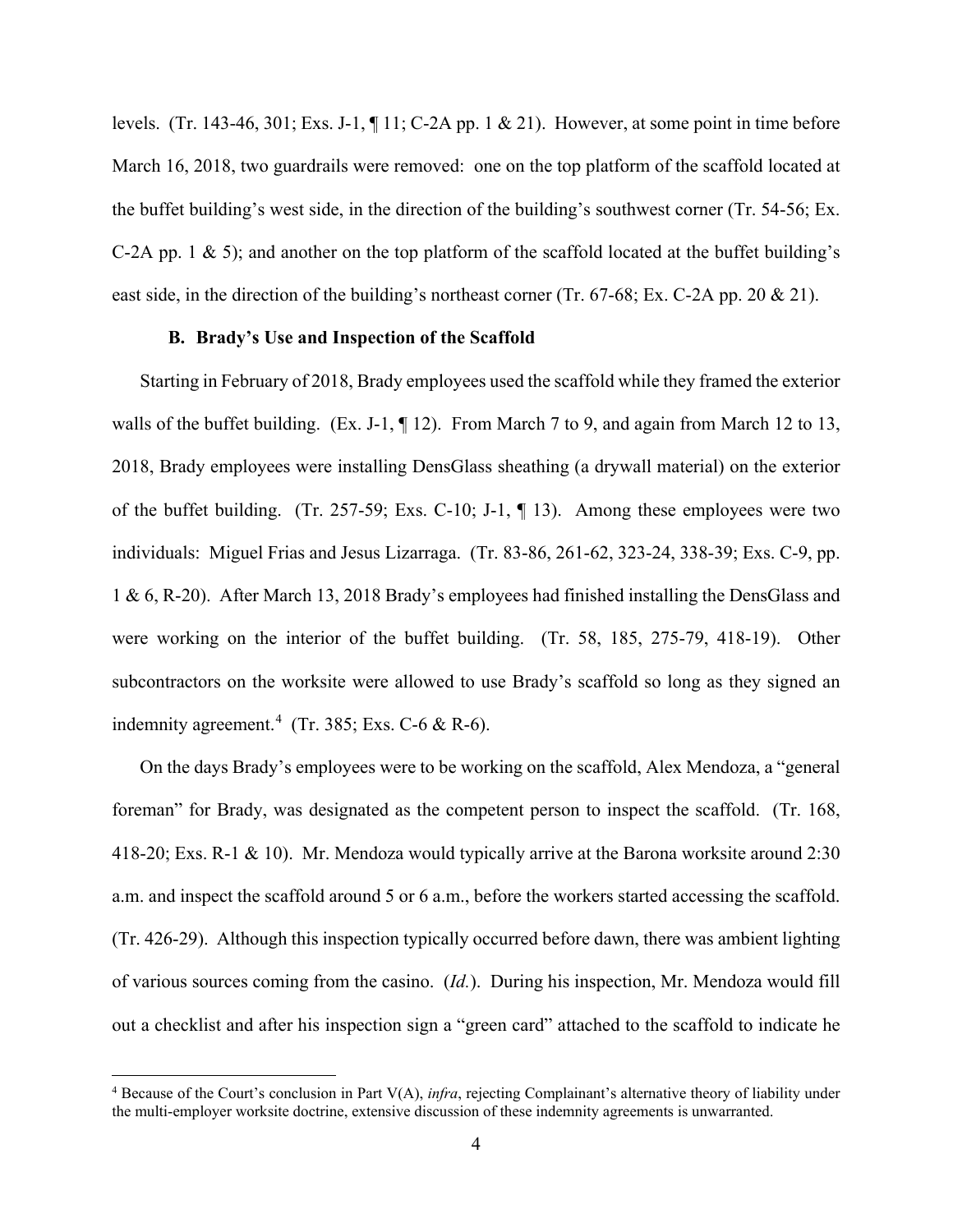had conducted his inspection. (Tr. 168, 419-20; Exs. C-2A, p. 8; C-7, R-10). Mr. Mendoza would only inspect those areas of the scaffold where Brady employees were scheduled to work. (Tr. 418- 19, 449-52). From March 14 to 16, 2018 the day of the accident, Mr. Mendoza inspected the scaffold; however, he did not inspect all levels of the scaffold because Brady's employees would not be working on it while they worked on the interior of the building. (Tr. 58, 185, 418-19; Exs.  $C-7$ ,  $R-10$ ).

#### **C. The Accident and OSHA Investigation at Barona**

On March 16, 2018, an employee from ASM climbed the subject scaffold to access the roof of the buffet building. (Tr. 53-54, 71; Exs. C-4  $\&$  5). Shortly thereafter, he fell off the roof of the building and died. (Tr. 53-54, 71-77; Exs. C-4 & 5). In response, OSHA sent CSHO Christensen to conduct an investigation of the Barona worksite. (Tr. 53). After arriving at the worksite, the CSHO inspected the west side of the scaffold and immediately noticed the missing guardrail on the topmost platform. (Tr. 54-56; Ex. C-2A, pp. 1, 2,  $\&$  5). As he proceeded around the building to inspect its east side, he saw another missing guardrail on the topmost platform of the scaffold. (Tr. 67-68; Ex. C-2A, pp. 20 & 21).

The CSHO interviewed Mr. Mendoza and then went to the second level of the scaffold, i.e., the level below the topmost level with the missing guardrail, on both the east and west sides of the buffet building. On the west side of the building, the CSHO measured a fall distance of approximately six feet from the topmost level of the scaffold to the next level of the scaffold, which was the most direct path for a fall. (Tr. 60-63, 288-94; Exs. C-2A, p. 12; C-2B, pp. 5 & 6; R-19). The CSHO measured a fall distance of almost 29 feet from the topmost level of the scaffold to the ground. (Tr. 60-62; Ex. C-2A, pp. 13 & 14). On the east side of the building, the CSHO measured a fall distance of approximately 21 feet, which was the distance from the topmost level of the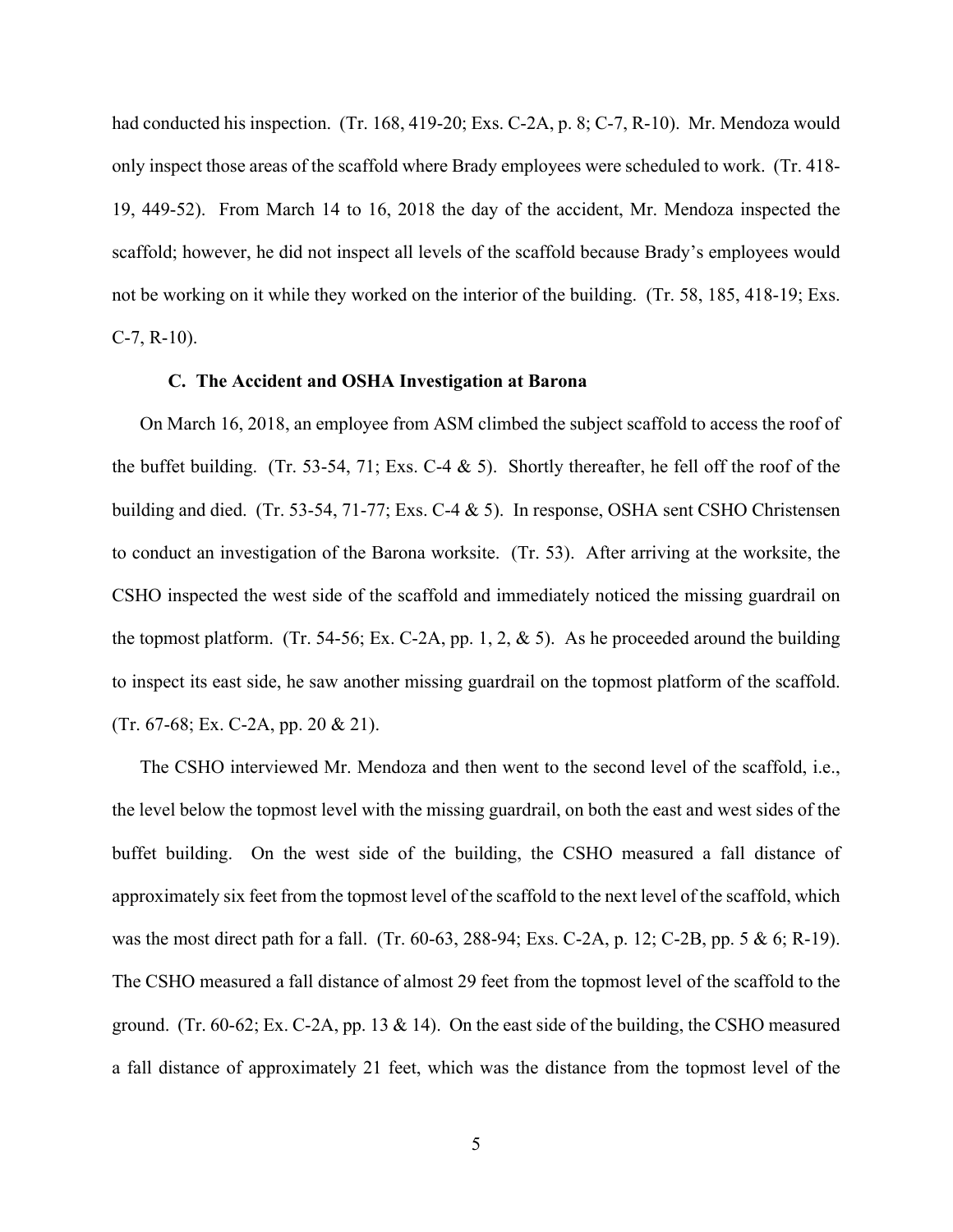scaffold where the guardrail was missing to a "canopy" over the sidewalk directly below. (Tr. 128-30; Ex. C-2C, p.12).

As part of his investigation, the CSHO also interviewed several employees from the Barona worksite on March 19, March 26, and April 6, 2018. Of particular relevance with regard to the missing guardrails are the interviews of Brady employees Messrs. Frias and Lizarraga, who had been installing DensGlass on the buffet building, and ASM employee Ruben Solano. The Court details each interview in turn:

Messrs. Frias and Lizarraga – the CSHO first interviewed Messrs. Frias and Lizarraga on March 19, 2018, the Monday following the accident, for approximately five minutes. (Tr. 82-84, 357-60). This interview was in a group setting with a Brady employee named Ricky Solis, who helped to translate the CSHO's questions, and another Brady employee named "Eric."<sup>[5](#page-5-0)</sup> (Tr. 83, 274-75, 323-24, 358). During this interview, Mr. Frias indicated he thought the missing guardrails had been present while the crew installed DensGlass. (Tr. 83-84, 323-24; Ex. R-20). Mr. Lizarraga indicated he could not recall if the guardrails had been there. (Tr. 83-84, 323-24, 359-60; Ex. R-20).

CSHO Christensen returned to the Barona site on April 6, 2018 and interviewed Mr. Frias and Mr. Lizarraga again, this time individually. (Tr. 84, 337, 365). Mr. Solis was again present to translate the interviews. (Tr. 84, 274-75, 363). These interviews were more extensive, lasting nearly an hour each. (Tr. 85, 337, 365-66). During his interview, Mr. Lizarraga indicated he and Mr. Frias had been installing DensGlass on both the east and west sides of the buffet building and

<span id="page-5-0"></span><sup>&</sup>lt;sup>5</sup> Based on Mr. Solis' testimony about who was present for this first interview, the employee the CSHO referred to as "Eric" appears to be the Brady employee "Eddie Frejos." (Tr. 362).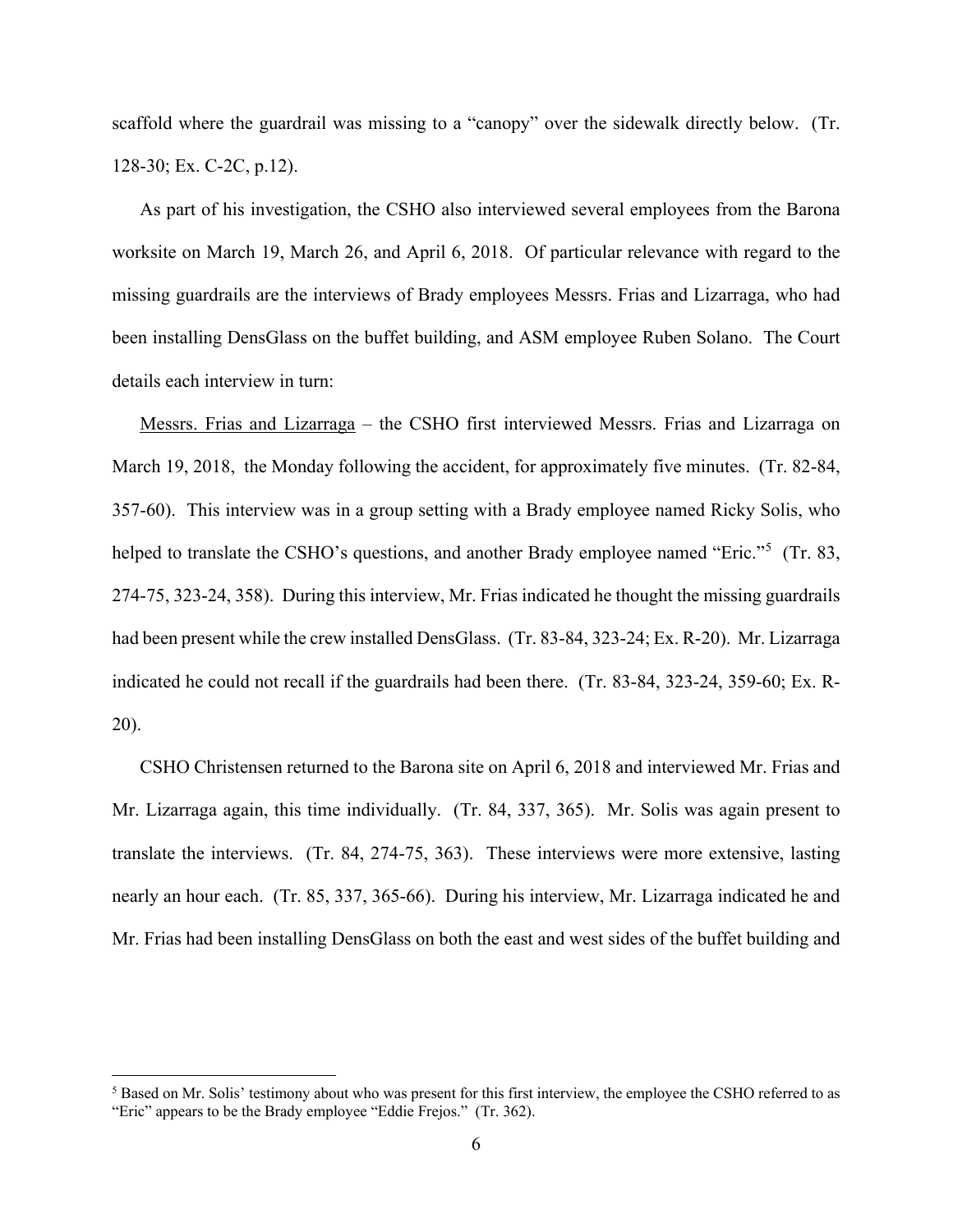the guardrails were not present on either side during the installation. (Tr. 85-86, 261-62; Ex. C-9, p. 1). Mr. Frias indicated likewise.<sup>[6](#page-6-0)</sup> (Tr. 86. 261-62, 338-39; Ex. C-9, p. 6).

During both interviews, Mr. Solis translated the CSHO's questions from English to Spanish, and translated the employees' answers from Spanish to English, which the CSHO then wrote down. (Tr. 308-09, 360, 366-67). Following the interviews, the CSHO asked Mr. Solis to translate his written notes into Spanish to each of the employees and to ask them to sign if the statements were accurate. (Tr. 87-88, 308-09, 368-70). Each employee signed the CSHO's written statements. (Tr. 88, 310-12; Ex. C-9, pp. 2 & 7).

Mr. Solano – CSHO Christensen spoke with an ASM employee named Ruben Solano on March 16, 2018 and again on March 26, 2018. (Tr. 100, 328-31). Mr. Solano stated he was installing metal roof panels on the buffet building on March 12 and 13, 2018 and noticed the guardrails were missing on those dates. (Tr. 104-05, 328-31; Ex. C-9, pp. 10  $\&$  11).

### **D. The Citation Issued to the Respondent**

Following his investigation, the CSHO concluded Brady had violated 29 C.F.R.  $\S 1926.451(g)(4)(i)$  due to the missing guardrails on the east and west end of the scaffold and concluded one Brady employee, Mr. Lizarraga, had been exposed to the fall hazard created by the missing guardrails.<sup>[7](#page-6-1)</sup> (Tr. 255-56, 259-60). The CSHO further concluded Brady had violated 29 C.F.R. § 1926.451(f)(3) based on Mr. Mendoza's failure to adequately inspect the scaffold while Brady employees were using the scaffold to install DensGlass on the buffet building. (Tr. 255- 57). He found three Brady employees were exposed to the hazard for failure to adequately inspect:

<span id="page-6-0"></span><sup>6</sup> The only material difference between the two employees' accounts was Mr. Frias stated he had been using a personal fall protection system while Mr. Lizarraga stated neither he nor Mr. Frias were employing any alternative form of fall protection while working near the missing guardrail. (Tr. 87, 340; Ex. C-9, pp. 1, 4, & 6).

<span id="page-6-1"></span><sup>&</sup>lt;sup>7</sup> CSHO Christensen believed Mr. Lizarraga was the only Brady employee exposed because he was the only employee not wearing a safety harness as an alternative means of fall protection. (Tr. 255).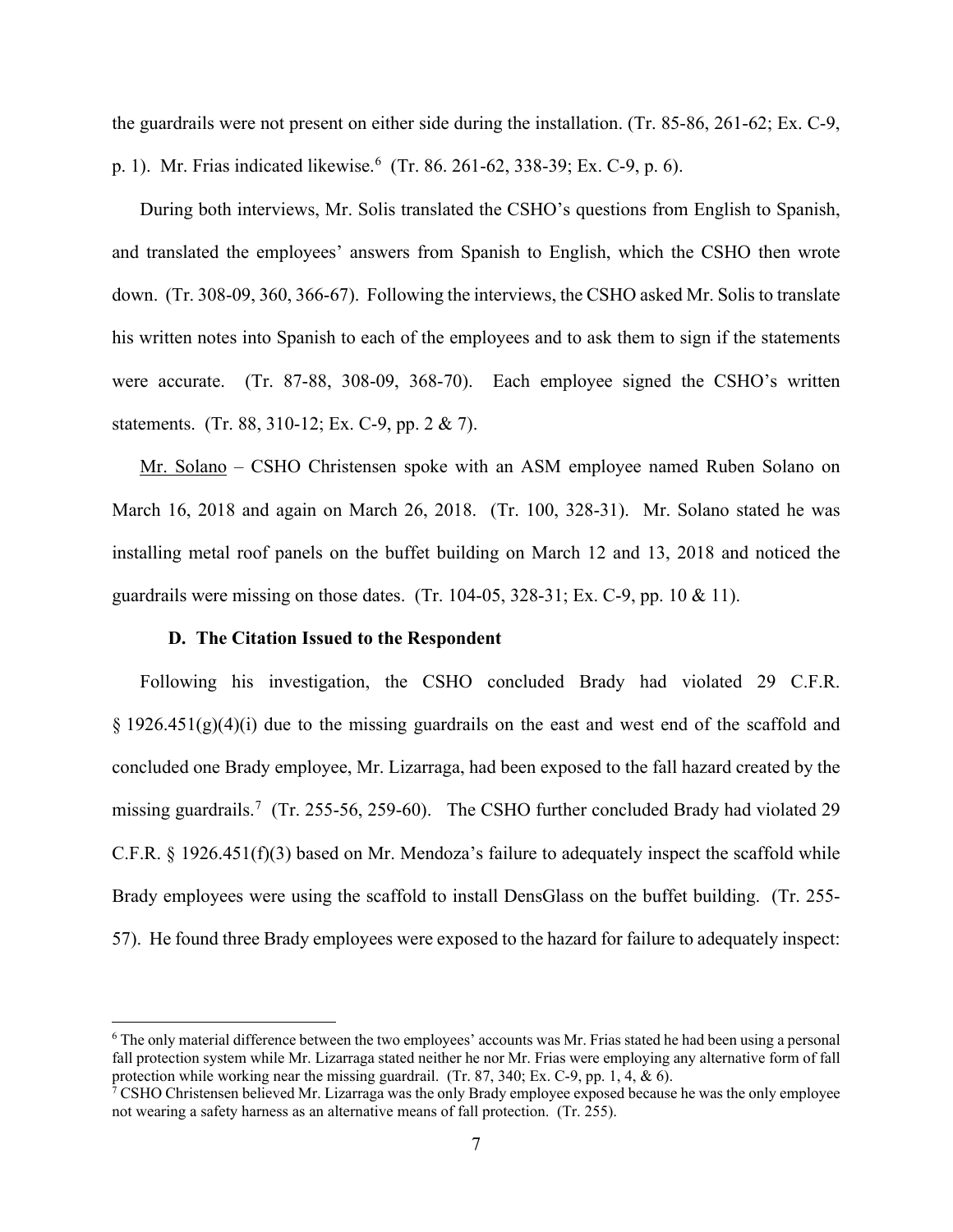Messrs. Frias and Lizarraga and another Brady employee named "Eric." (Tr. 255-57, 259-60). Thus, for both Items in the Citation, the CSHO concluded only Brady employees had been exposed to the hazard. (Tr. 255). Based on the CSHO's conclusions, Complainant issued the two-item serious Citation to Respondent.

In addition to the CSHO, the following witnesses provided substantive testimony at trial:

**Ricky Solis** was a "metal stud framer" for Brady for 13 years and was working at the Barona worksite at the time of the accident. (Tr. 350). He was present for both of the CSHO's interviews with Miguel Frias and Jesus Lizarraga as an English-Spanish translator. (Tr. 351-53). He was born in Mexico but moved to the United States when he was 11 years old and considers himself to be "90%" fluent in English. (Tr. 351). In his opinion, neither Mr. Frias nor Mr. Lizarraga could have a full conversation in English and neither reads nor writes English. (Tr. 355-56, 368).

**Fernando Hermosillo** had worked for Brady since 1984 and was the "project coordinator" of the Barona worksite as well as another site at the time of the accident. (Tr. 381-83; Ex. J-1,  $\P$  8). He supervised Alex Mendoza, who handled the day-to-day operations; Mr. Hermosillo would only visit the Barona worksite about twice a week. (Tr. 383, 406). Either he or Mr. Mendoza would attend a coordination meeting once a week. (Tr. 384-85). With regard to the subject scaffold, Brady inspected the scaffold every time a Brady employee worked on it, and Brady kept records of those inspections. (Tr. 397-98).

**Alex Mendoza** was a union "general foreman" for Brady at the Barona worksite. (Tr. 411- 413; Ex. J-1, ¶ 7). He reported to Mr. Hermosillo. (Tr. 413). He was designated as the competent person to inspect the scaffold on the buffet building. (Tr. 418-19). In inspecting the scaffold, he would use a checklist and then sign a green card. (Tr. 419-20). He only inspected the levels of the scaffold on which Brady employees would be working on a given day. (Tr. 418). On March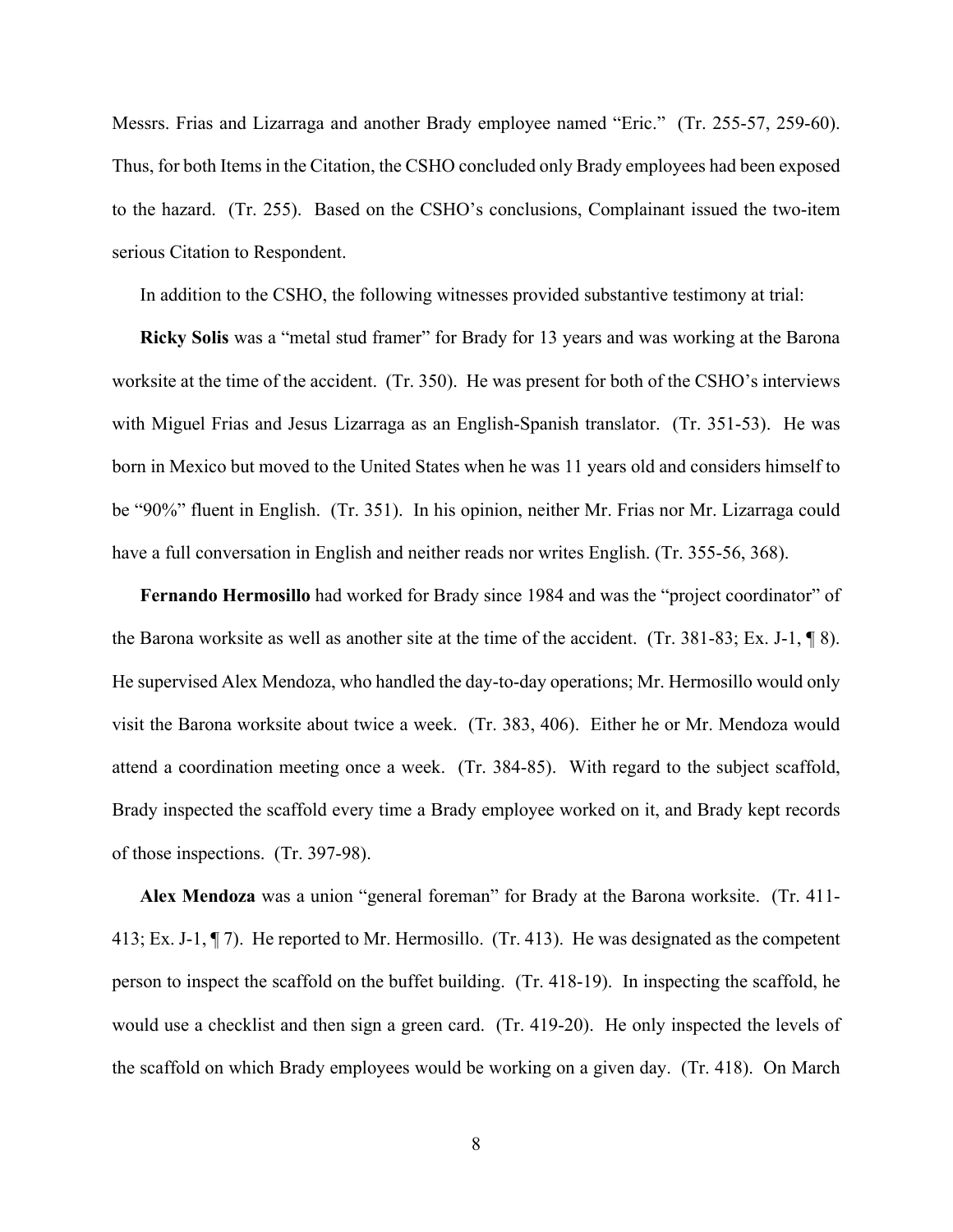14 through March 16, 2018, he did not inspect the entire scaffold because Brady's employees would not be working on the scaffold at all. (Tr. 418-19). Following his inspection of the scaffold on March 16, 2018 he checked a box indicating "All platforms on all levels fully planked and in good condition." (Tr. 456; Ex. C-7, p. 13). He did not consider this to be inaccurate because Brady's policy was to only inspect the parts of the scaffold on which Brady employees would be working. (Tr. 457).

### **V. Complainant's Controlling/Correcting Employer Theory of Liability**

Before addressing the merits of the Citation, the Court will first address the issue of Complainant's theory of liability against Respondent based on the ASM employee's exposure to the subject scaffold. As CSHO Christensen noted at trial, Complainant issued several Citations in connection with the CSHO's investigation of the death of the ASM employee, including to the general contractor, Tutor Perini. (Tr. 335-36). Apparently as a result of information obtained during the course of discovery in that case, Complainant decided to allege a new theory of liability against Respondent in this case. (Tr. 42-43). To that end, on July 22, 2019, Complainant's attorney sent a letter to Respondent's attorney alerting him Complainant intended to assert a new theory of liability against Respondent. (Tr. 42-43; Exs. C-19, ¶ 2, R-22). Namely, Complainant intended to "argue that based on its contractual responsibilities with Tutor Perini, Brady may be either a controlling or correcting employer (or both) under the OSHA Multi-Employer Citation Policy." (Ex. R-22). *See also* Multi-Employer Citation Policy, OSHA Instruction CPL 02-00-124 (Dec. 10, 1999). Respondent's attorney replied, by email, with documents intended to "refute any contention that Brady had any duty to AS[M]'s employees." (Ex. A to Ex. C-19). Respondent's attorney further argued Complainant "is in perilous ethical territory propagating this new, legal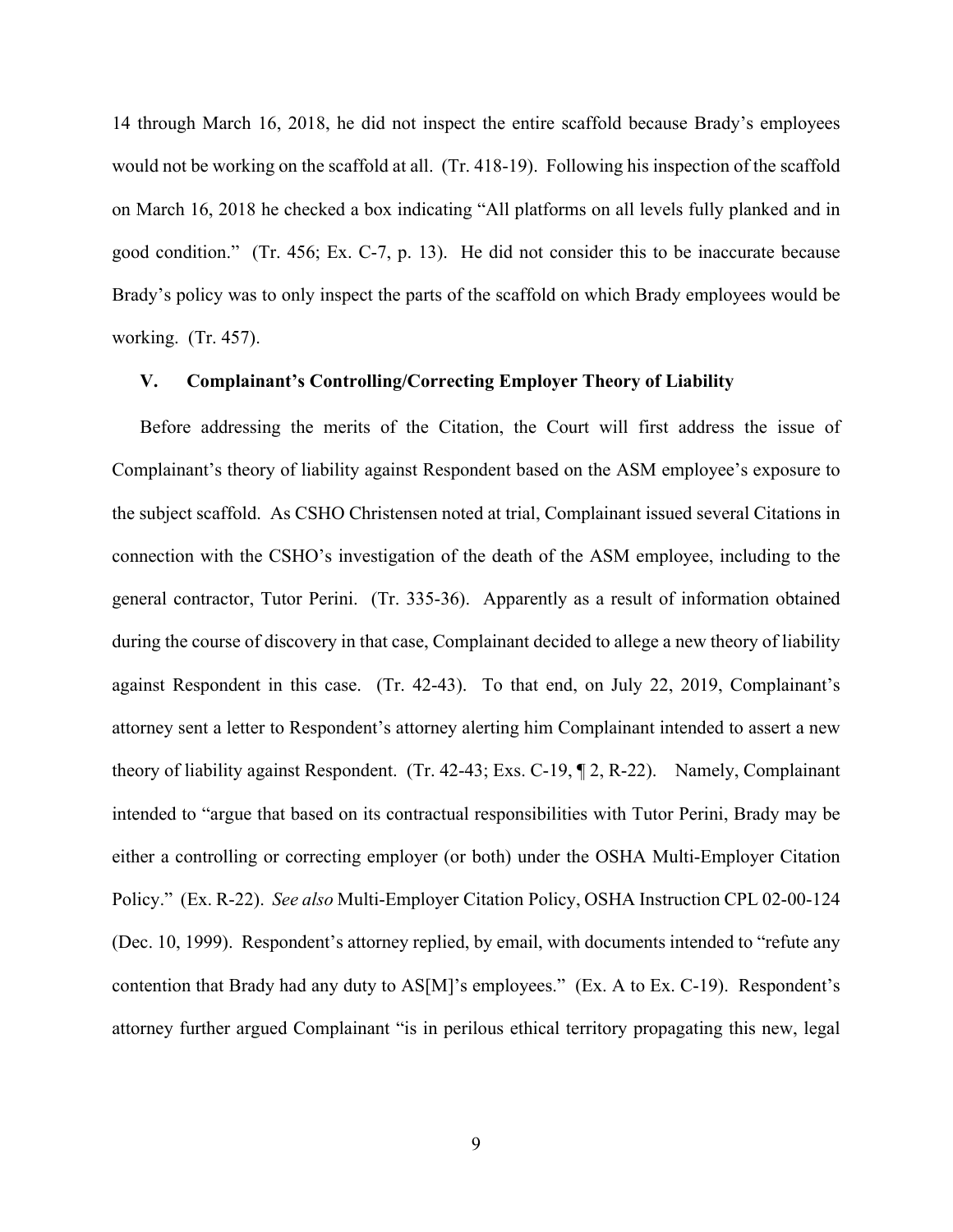theory." (*Id.*). Subsequent to this exchange between the parties, Complainant never formally moved the Court to amend the Citation to allege facts in support of this new theory of liability.

At trial, Complainant's attorney again stated her intention to introduce evidence on Complainant's newly asserted legal theory. (Tr. 42-43). Respondent's attorney again opposed. (Tr. 33-34). The Court allowed evidence to be introduced in support of the theory with instructions to the parties to brief the issue for the Court's disposition. (Tr. 44).

In his brief, Complainant argues "the purpose of pleadings is to provide fair notice of the issues to be tried" and, particularly in Simplified Proceeding like those governing here, "the issues for hearing are defined initially by the Citation and are refined through prehearing procedures." (Sec'y Br. at 20). Complainant goes on to argue the term "employees" used in the Citation "did not specif [y] that only Brady employees had been exposed" to the hazard posed by the missing guardrails of the scaffold and thus was "broad enough to encompass employees of other subcontractors at this multi-employer worksite." (*Id.*). Complainant also points to the letter sent to Respondent's counsel in July of 2019 and argues Respondent "gave no indication that [it] would lack time to prepare its defenses." (*Id.* at 20-21). Thus, Complainant continues, Respondent has not demonstrated prejudice by the newly asserted theory of liability. (*Id.* at 21).

For its part, Respondent continues to object to the new theory of liability, arguing Complainant is bound by the allegations in the original Citation, which related only to Brady's employees. (Resp't Br. at 3). Respondent goes on to argue that even if the Court would entertain an amendment to the Citation at this stage in the proceeding, an amendment this long after the violation would run afoul of the six months statute of limitations for issuing a citation set forth by the Act. (*Id.*). *See also* 29 U.S.C. § 658(c) ("No citation may be issued under this section after the expiration of six months following the occurrence of any violation.").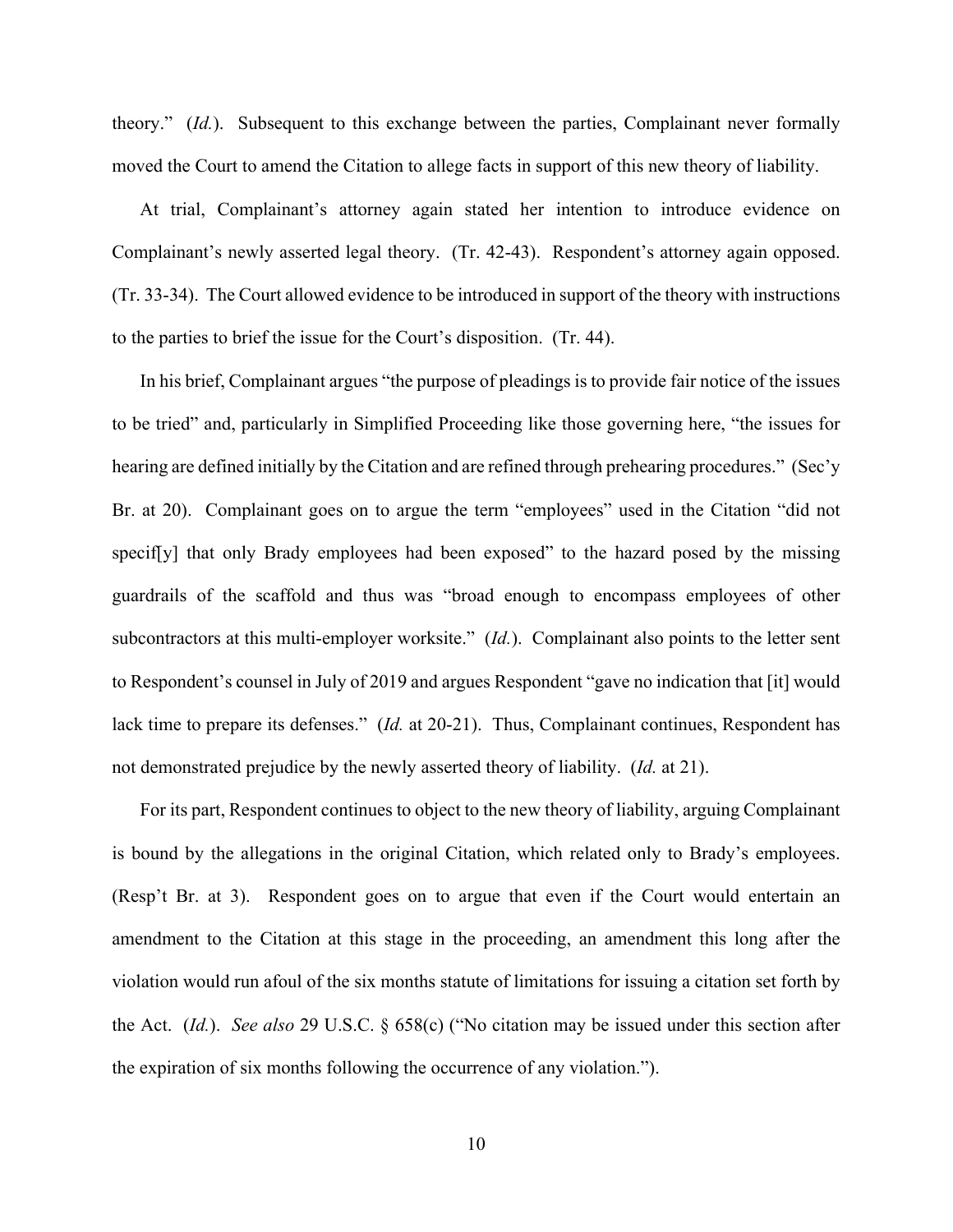Before addressing the parties' arguments, the Court finds it important to contextualize the disagreement presented. This case was designated for Simplified Proceeding by the Commission's Chief Judge, a designation to which neither party objected. *See* "Chief Judge's Order Designating Case for Simplified Proceedings," OSHRC Docket No. 18-1584 (Oct. 17, 2018); *see also* 29 C.F.R. § 2200.204 (governing motions to discontinue Simplified Proceedings). Because of this unchallenged designation, formal pleadings were never required in this matter.<sup>[8](#page-10-0)</sup> See *id.*; 29 C.F.R. § 2200.205(a). Thus, any notice given to Respondent about the basis for the violations was to be provided by the Citation alone. *See* 29 U.S.C. § 658(a) (a citation must "describe with particularity the nature of the violation"); *Barlament Erection Crane Rentals*, 24 BNA OSHC 1777, 1795 n.7 (No. 12-1516, 2013) (discussing the purpose of the citation in simplified proceedings to give notice and define the issues for trial); *see also Asarco, Inc.*, 8 BNA OSHC 2156, 2162 ("In a proceeding under the Act, an employer is given notice of the charge and the relief requested by a citation ….")

In the Court's view, it is also important to emphasize Complainant has *never formally moved*  to amend the Citation to include factual assertions to support his new theory of liability.<sup>[9](#page-10-1)</sup> Had Complainant done so, most of the issues raised at this late stage of the proceeding, issues of notice, fairness, prejudice, as well as the statute of limitations, could have been more pointedly briefed and decided in the disposition of the motion. In the absence of a motion with a proposed amendment to the Citation, the Court is in the position of trying to guess what amendment Complainant *might* have sought and whether such amendment *might* have unfairly prejudiced Respondent at an unspecific point in the proceeding. *See generally Gem Indus.*, *Inc.*, 17 BNA

<span id="page-10-0"></span><sup>8</sup> Although Complainant did nonetheless file a formal complaint, it merely realleged the factual allegations in the Citation. *See* Complaint at ¶ VI, OSHRC Docket No. 18-1584 (Oct. 12, 2018). The Court's analysis would thus be the same even if the Citation and Complaint were read together as the notice-giving pleadings for this case.

<span id="page-10-1"></span><sup>9</sup> Even in his post-trial brief, while arguing "leave to amend would have been proper," Complainant never actually requests this relief from the Court. (Sec'y Br. at 21).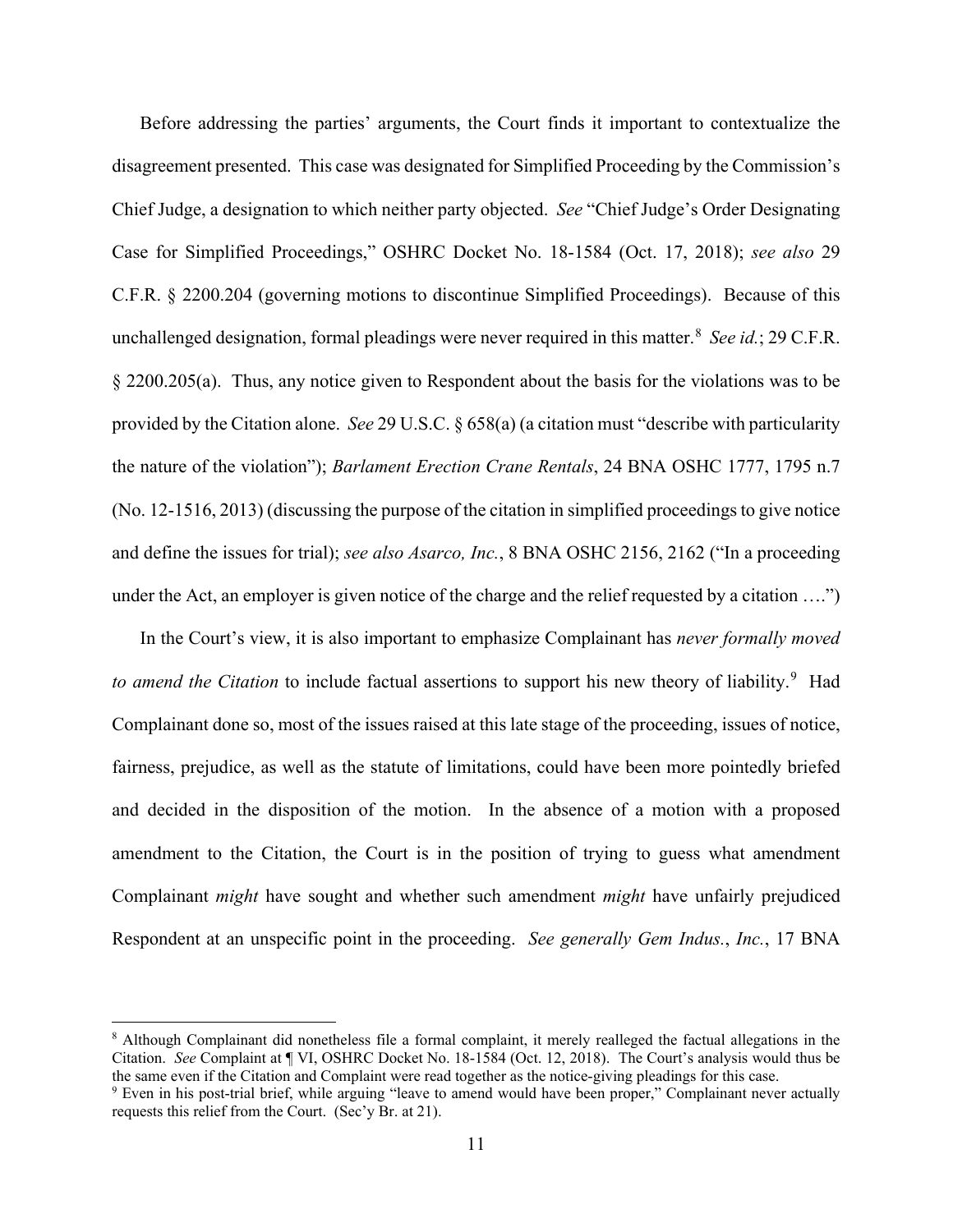OSHC 1184, 1188 (No. 93-1122, 1995) (discussing prejudice with regard to the amendment of pleadings). There is simply no way for the Court to effectively analyze this issue in absence of a formal motion by Complainant with the proposed amendment put before the Court.

Contrary to Complainant's position, the Commission's rules for Simplified Proceedings did not obviate the basic requirement for Complainant to file a motion to amend the Citation. In absence of a more specific rule, this case was still governed by the Federal Rules of Civil Procedure, including Rule 15 relating to the amendment of pleadings. *See* 29 C.F.R. § 2200.2(b). See also, 29 C.F.R. § 2200.211.<sup>[10](#page-11-0)</sup> Indeed, the procedure for Simplified Proceedings contemplates motions practice, even if it is to be "limited." 29 C.F.R. § 2200.205(b). It is true the Commission rules cited by Complainant do contemplate narrowing the issues in a case under Simplified Proceedings prior to the commencement of the hearing. (Sec'y Br. at 20 (citing 29 C.F.R.) §§ 2200.200(b)(2), 207(b), 209(b))). But what Complainant ignores is that each of these rules specifically contemplates the involvement of "*the Judge*" in narrowing the issues for trial. *See* 29 C.F.R. §§ 2200.200(b)(2), 207(b), 209(b) (emphasis added); *see also C.P. Buckner Steel Erection, Inc.*, 23 BNA OSHC 1929, 1930-31 (No. 10-1021, 2012) (in a simplified proceedings case, where the respondent's affirmative defense was raised in a pre-hearing conference with the judge, Complainant could not claim lack of notice). The reason for the Court's involvement in such matters is apparent from the instant situation. Here, although Complainant raised the issue of changing the factual basis and legal theory as to Respondent's liability to opposing counsel, he never sought the Court's involvement in the matter until the day of trial. *Cf. C.P. Buckner*, 23 BNA OSHC at 1930-31. In sum, the Court finds Complainant is bound by the four corners of the

<span id="page-11-0"></span><sup>&</sup>lt;sup>10</sup> Commission Rule 211 states as follows: "The provisions of Subpart D (§§ 2200-50-2200.57 and §§ 2200.34, 2200.37(d), 2200.38, 2200.71, and 2200.73 will not apply to Simplified Proceedings. All other rules contained in Parts A through G of the Commission's rules of procedure will apply when consistent with the rules in the subpart governing Simplified Proceedings."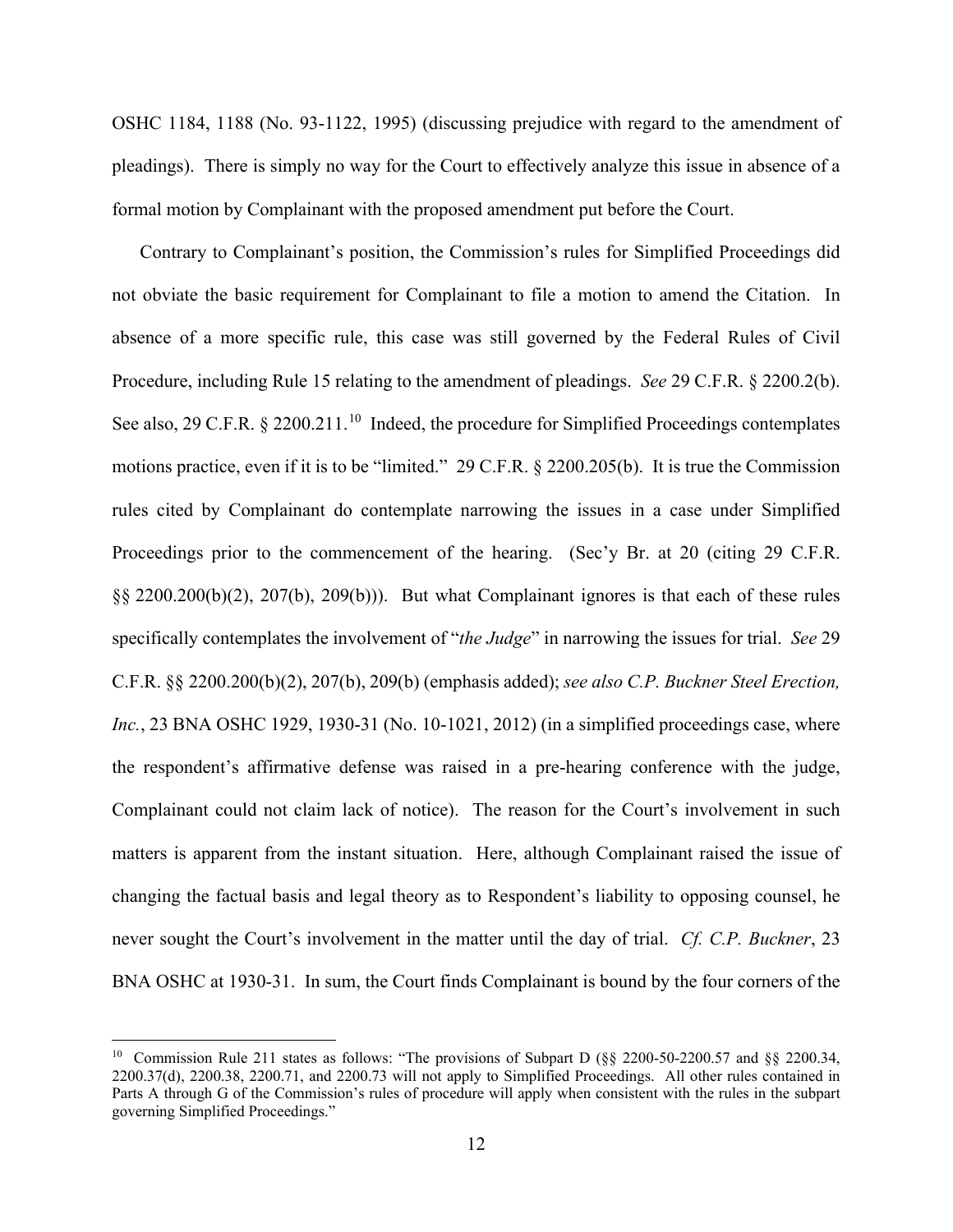Citation in determining issues of notice, prejudice, and fairness to Respondent in alleging an additional theory of liability prior to trial.<sup>[11](#page-12-0)</sup> See KS Energy Servs. Inc., 22 BNA OSHC 1261, 1263 (No. 06-1416, 2008) (the citation gives notice in simplified proceedings due to lack of formal pleadings); *Asarco, Inc.*, 8 BNA OSHC at 2152 (discussing the notice-giving function of the citation). *See also P. & M. Sales, Inc.*, 4 BNA OSHC 1158, 1159 (No. 3443, 1976) (citation and complaint's allegation of failure to "provide" required equipment not sufficient to plead failure to "use" required equipment).

With the issue so framed, the Court agrees the Citation fails to provide fair notice of Complainant's proposed theory of liability for exposure of non-Brady employees to the hazard. Complainant argues the "employees" referenced in Item 2 "did not specif[y] that only Brady employees had been exposed" and thus could refer to the deceased ASM worker. (Sec'y Br. at 20). The Court disagrees. To start, the Court notes both the CSHO and Complainant's attorney *confirmed the original Citation only related to Brady's own employees*. (Tr. 42, 255) (emphasis added). But even assuming that intent does not control the meaning of the Citation, a plain reading of the Citation's allegations would not apply to the ASM worker because he was not Respondent's employee. Respondent had no control at all over ASM or its workers as it would over an "employee." *See The Barbosa Grp., Inc.*, 21 BNA OSHC 1865, 1866-67 (No. 02-0865, 2007) (control over a worker is a hallmark of being an "employee"). Indeed, if the Court were to read "employee" as broadly as Complainant suggests, Respondent could have been forced to defend the violations as against any worker on the worksite if Complainant had decided to assert such a

<span id="page-12-0"></span><sup>&</sup>lt;sup>11</sup> Because Complainant never formally moved to amend the Citation, the Court finds no reason to address Respondent's argument with regard to the statute of limitations and whether any such hypothetical amendment would sufficiently "relate back" to the original Citation to be permitted under Federal Rule of Civil Procedure 15(c). *See generally Avcon Inc.*, 23 BNA OSHC 1440, 1442-43 (Nos. 98-0755 & 98-1168) (consol.) (discussing the "relation back" doctrine with regard to the statute of limitations). In absence of an actual proposed amendment from Complainant, the Court would be forced to resort to guesswork in resolving this issue.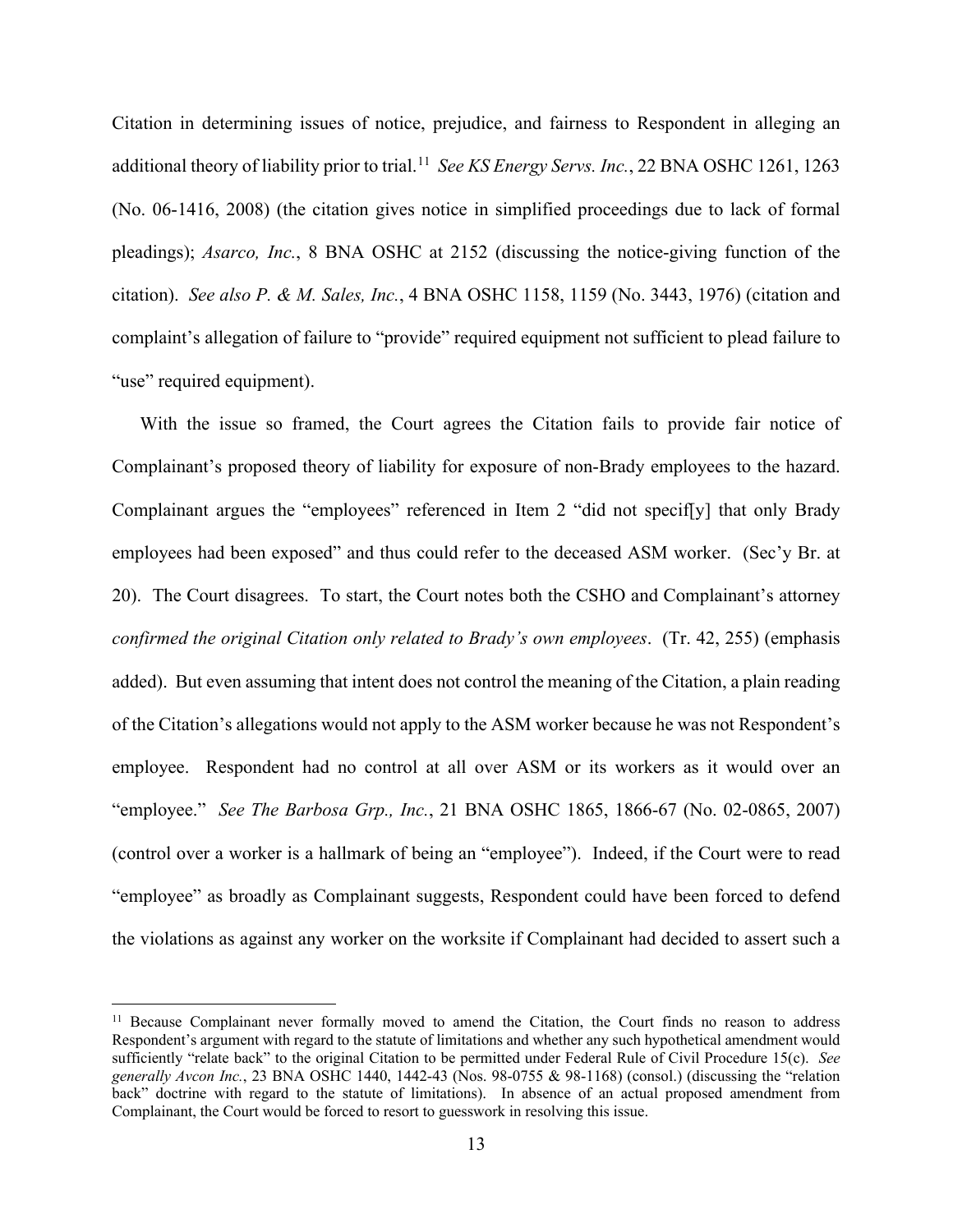theory at trial. The Court cannot give the Citation Complainant's broad reading. Rather, in the context of the Citation as a whole, it is clear the "employees" referred to are the employees "installing Densglass." (Citation at 6). Such employees could only be Brady's employees, as ASM did not install Densglass but rather metal roofing. (Tr. 116; Ex. C-2C, p. 8). The Court therefore considers Complainant's multi-employer worksite theory unpleaded.

Complainant suggests Respondent suffered no prejudice because it adequately defended against Complainant's new legal theory at trial. (Sec'y Br. at 21). However, the unpleaded issue could only be tried with Respondent's consent. *Cf. KS Energy Servs.*, 22 BNA OSHC at 1263 (general principles of due process for simplified proceedings require a post-trial amendment to allege a new legal theory to have the consent of the parties); *Zidell Explorations, Inc.*, 5 BNA OSHC 1364, 1365 (No. 12408, 1977) (respondent would be prejudiced where Secretary shifted the theory of the hazard from one of hoses in the work area to "general debris" and the issue was not tried with consent). Respondent's attorney objected to the new legal theory in response to Complainant's July 22, 2019 letter (Ex. C-19), at trial (Tr. 32-34), and again in his post-trial brief. (Resp't Br. at 3). There was no consent to try this unpleaded issue.

Because Complainant failed to move to amend the Citation, and because the original Citation failed to provide notice of Complainant's new allegations, the Court analyzes the Citation only in regard to Brady's employees being the exposed employees to the hazard.<sup>[12](#page-13-0)</sup>

<span id="page-13-0"></span> $12 \text{ In so doing, the Court has no need to examine a substantial portion of the evidence submitted by the parties at trial,$ particularly the evidence related to Brady's policy of requiring other subcontractors to sign an indemnity agreement before using their scaffolds and whether Tutor Perini was involved in or otherwise responsible for that process. The only apparent purpose for which this evidence was submitted was to refute Complainant's theory that Respondent was responsible for ASM employees' exposure to the hazard.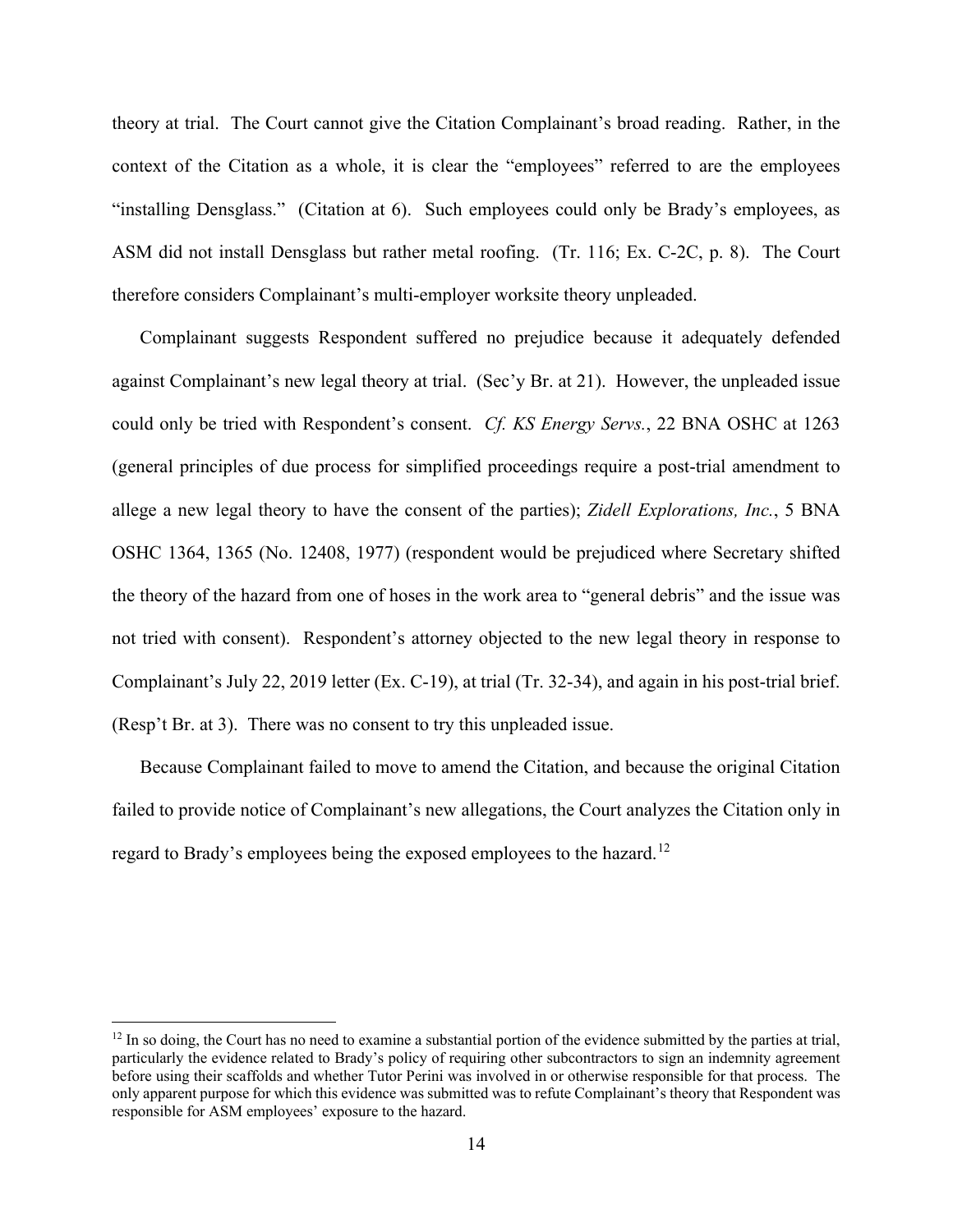# **VI. Applicable Law for Citation Items**

The Citation relates to standards promulgated pursuant to  $\S(5a)(2)$  of the Act. To establish a violation of a safety or health standard promulgated pursuant to  $\S(5a)(2)$  of the Act, Complainant must prove: (1) the cited standard applies; (2) the terms of the standard were violated; (3) employees were exposed to or had access to the violative condition; and (4) the employer knew or, with the exercise of reasonable diligence, could have known of the violative condition. *Atl. Battery Co.*, 16 BNA OSHC 2131, 2138 (No. 90-1747, 1994).

Complainant must establish his case by preponderance of the evidence. *See Hartford Roofing Co.*, 17 BNA OSHC 1361 (No. 92-3855, 1995). "Preponderance of the evidence" has been defined as:

The greater weight of the evidence, not necessarily established by the greater number of witnesses testifying to a fact but by evidence that has the most convincing force; superior evidentiary weight that, though not sufficient to free the mind wholly from all reasonable doubt, is still sufficient to incline a fair and impartial mind to one side of the issue rather than the other.

Black's Law Dictionary, "Preponderance of the Evidence" (10th ed. 2014).

# **VII. Citation 1, Item 1 – Competent Person Inspection Violation**

Complainant alleged a serious violation of 29 C.F.R. § 1926.451(f)(3) as follows:

29 CFR 1926.451(f)(3): Scaffolds and scaffold components were not inspected for visible detects by a competent person before each work shift, and after any occurrence which could affect a scaffold's structural integrity:

Barona Casino Buffet Expansion Project: Employees were performing work, such as installing Densglass, from the supported scaffold that had not been adequately inspected prior. The scaffold inspection was conducted in the dark without adequate illumination and did not include an evaluation of the upper scaffold elevations, where two guardrails were identified as missing. Employees were exposed to fall hazards.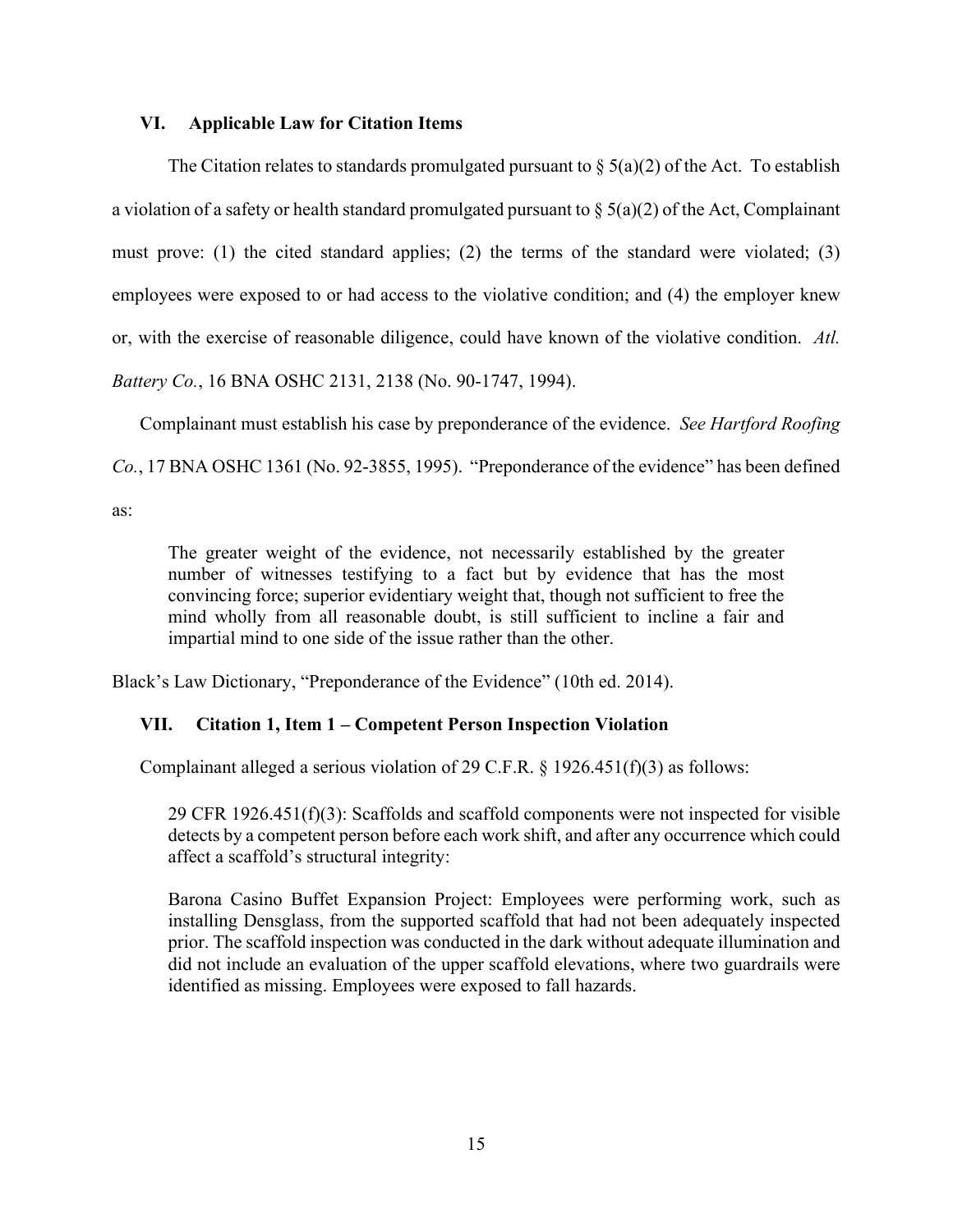The cited standard provides: "Scaffolds and scaffold components shall be inspected for visible defects by a competent person before each work shift, and after any occurrence which could affect a scaffold's structural integrity." 29 C.F.R. § 1926.451(f)(3) (emphasis added).

## **1. The Standard Applies**

The parties have stipulated the standard applies to the worksite and the subject scaffold. (Ex. J-1, ¶ 6). The evidence clearly supports the stipulation and indicates a scaffold was used on the worksite. The scaffold was subject to inspection before each work shift by a competent person.

### <span id="page-15-1"></span>**2. The Standard Was Not Violated**

Brady designated Mr. Mendoza to be the competent person to inspect the subject scaffold. Complainant does not dispute Mr. Mendoza's competent person designation and his qualifications to inspect the scaffold;<sup>[13](#page-15-0)</sup> rather, Complainant argues Mr. Mendoza's inspection of the scaffold was deficient because he inspected the scaffold with inadequate lighting and failed to inspect the top level of the scaffold. (Sec'y Br. 17-18). The alleged violation description ("ADV") sets forth the factual basis for the alleged violation. The ADV references the inspection was conducted in the dark without adequate lighting. Therefore, the ADV is referring to March 16, 2018 and no earlier date. Citation at 6. Respondent argues it had no duty to inspect an area of the scaffold on which no Brady employees would be working because there could not have been exposure of any of its

<span id="page-15-0"></span><sup>&</sup>lt;sup>13</sup> The limited record on the subject supports a finding Mr. Mendoza *was* a "competent person" for purposes of inspecting the scaffold. A "competent person" is defined as "one who is capable of identifying existing and predictable hazards in the surroundings or working conditions which are unsanitary, hazardous, or dangerous to employees, and who has authorization to take prompt corrective measures to eliminate them." 29 C.F.R. § 1926.32(f). Although he reported to Mr. Hermosillo, Mr. Mendoza ran the day-to-day operations of Brady at the worksite. (Tr. 383, 406). He completed "Scaffold Competency Training" as recently as 2015. (Ex. R-1). He described his routine for inspecting scaffolds to look for defects and/or hazards (Tr. 418-20, 423-24; Exs. C-7, R-10 & 11). It was his signature on the "green tag" which indicated to others the scaffold was safe for use. (Tr. 168, 343-46, 419; Ex. C-2A, p.8). Taken together, the preponderant evidence establishes Mr. Mendoza was a competent person to inspect the scaffold. *See Superior Masonry Builders, Inc.*, 18 BNA OSHC 1182 at \*8 (No. 96-1043, 2003) ("experience alone does not qualify [a] designated employee as a 'competent person'… [he must be] instructed about the specific hazards presented [by the worksite] …"); *Sw. Bell Telephone*, 19 BNA OSHC 1097 at \*2 (No. 98-1748, 2000) (competent person is one who has "the authority to order the steps required to bring the physical conditions into compliance" and to "abate hazards").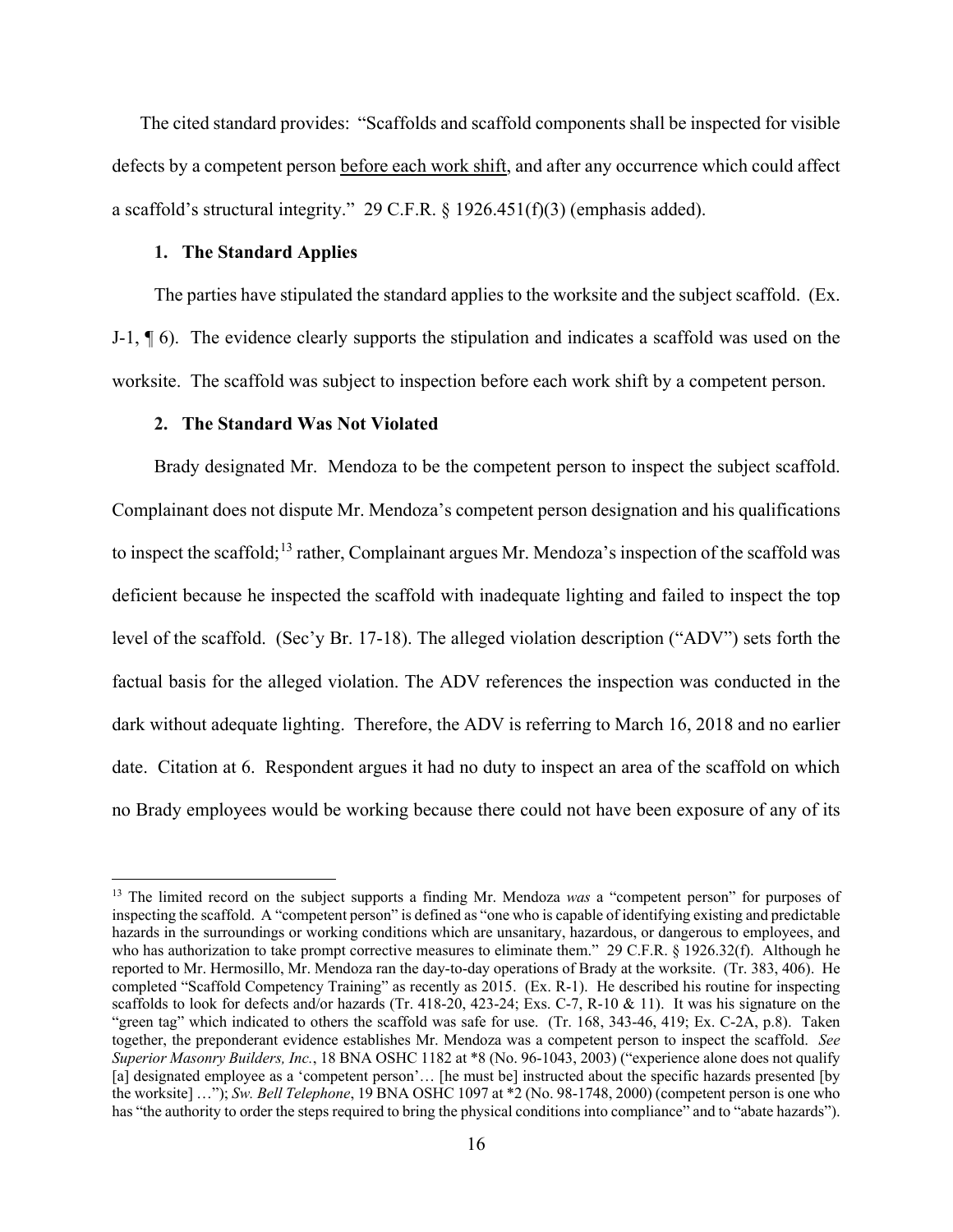employees to the identified hazard on those dates, i.e., the missing guardrails. (Resp't Br. at 4-5). The Court agrees with Respondent.

By March 16, 2018, Brady's employees had finished installing DensGlass on the exterior of the buffet building and had moved on to do work in the interior of the building. (Tr. 58, 185, 275- 79, 418-19). Thus, no Brady employees were working on the scaffold on March 16, 2018. (*Id.*). In inspecting the scaffold, Mr. Mendoza would use a checklist and then sign a green card. (Tr. 419-20). He only inspected the levels of the scaffold on which Brady employees would be working on a given day. (Tr. 418). On March 14 through March 16, 2018, he did not inspect the entire scaffold because Brady's employees would not be working on the scaffold at all. (Tr. 418-19). The testimony Respondent's employees were not working on the scaffold on March 14 through 16, 2018 because they had finished the outside work and had moved to the interior of the building is uncontroverted. As the Court previously decided (*see* Part (V)(A), *supra*), the only relevant employees for purposes of this Citation are those of Brady, and the evidence established no Brady employees would be working on the scaffold on the date in question. As to Brady's employees, the Court finds Respondent had no duty to inspect the scaffold as they could not have been exposed to the fall hazard identified by Complainant. *See Blocksom & Co.*, 11 BNA OHC at 1261-62*; Edison Lamp Works*, 7 BNA OSHC at 1819. This conclusion is also in accordance with the CSHO's view that Respondent had no duty to inspect those levels of the scaffold where no Brady workers would be performing work on a given a day. (Tr. 281-82).

Additionally, the Court finds Respondent had no duty to inspect the scaffold on the date in question because it was not "before [a] work shift" during which Brady employees would be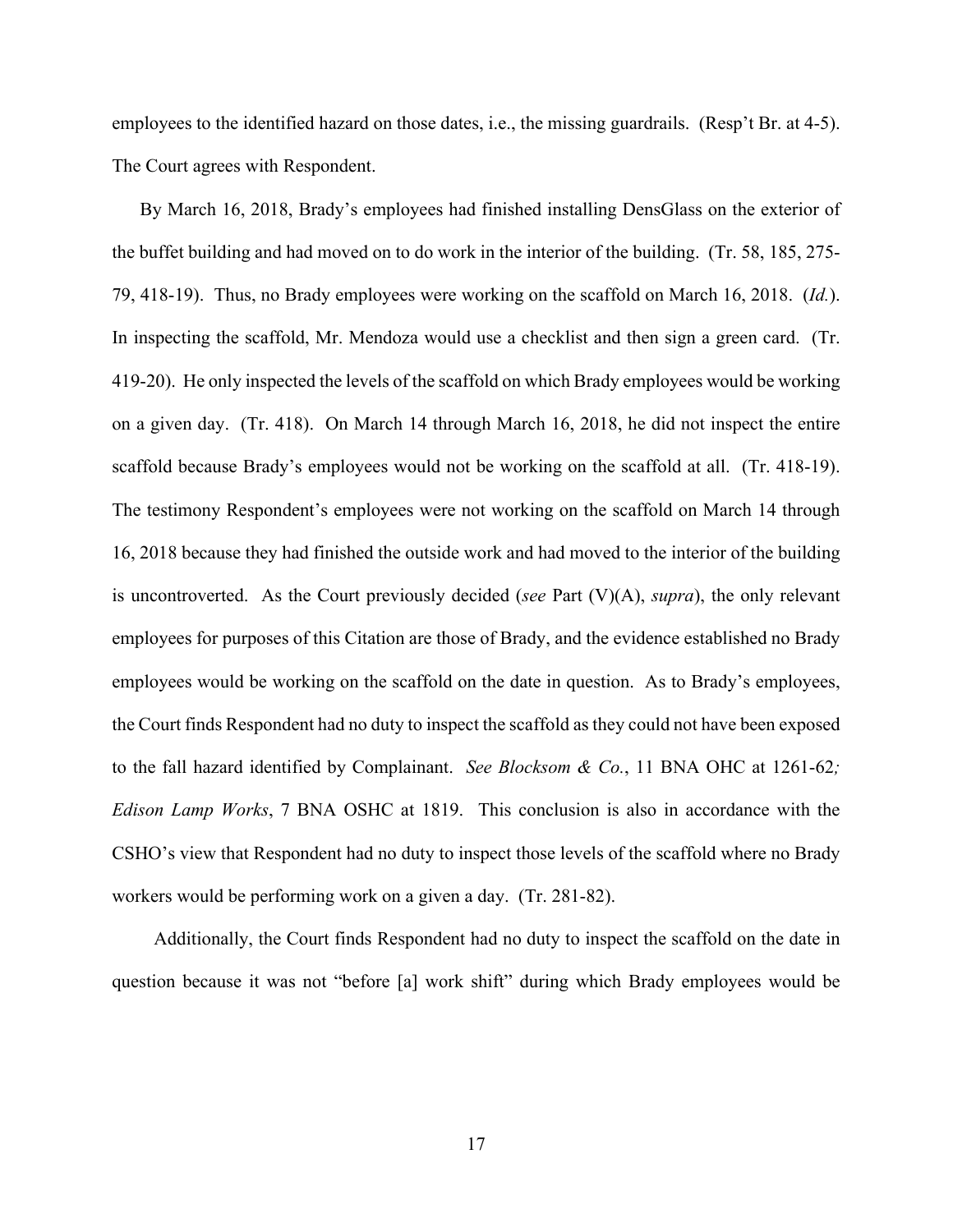working on the scaffold.[14](#page-17-0) *Cf. Blocksom & Co.*, 11 BNA OHC 1255, 1261-62 (No. 76-1897, 1983) (where there was no evidence employees' could have been injured by the cited hazard, Complainant failed to prove a violation of the cited standard); *Edison Lamp Works*, 7 BNA OSHC 1818, 1819 (No. 76-484, 1979) (where there was no evidence the condition actually constituted a hazard to respondent's employees, the Commission vacated the citation). The Court thus finds the standard was not violated. Citation 1, Item 1 will be VACATED.

# **VIII. Citation 1, Item 2 - Guardrail Violations.**

Complainant, in Citation 1, Item 2, has alleged two instances of a serious violation of 29

# C.F.R.  $\S 1926.451(g)(4)(i)$  as follows:

29 CFR 1926.45 l (g)(4)(i): Guardrail systems were not installed along all open sides and ends of platforms

In the following instances, the north edge of the scaffold had an open side that did not have a standard guardrail affixed. Employees were exposed to fall hazards.

a) Barona Casino Buffet Expansion Project - West scaffold elevation. At the north end of the upper scaffold platform, employees were exposed to 29 foot falls to the ground from the northwest corner.

b) Barona Casino Buffet Expansion Project - East scaffold elevation. At the north end of the upper scaffold platform, employees were exposed to 21 foot falls to the ground from the northeast corner.

29 C.F.R. § 1926.451(g) reads in part relevant to the parties' arguments as follows:

(1) Each employee on a scaffold more than 10 feet (3.1 m) above a lower level shall be protected from falling to that lower level.

…

(4) Guardrail systems installed to meet the requirements of this section shall comply with the following provisions (guardrail systems built in accordance with appendix A to this subpart will be deemed to meet the requirements of paragraphs  $(g)(4)$  (vii), (viii), and (ix) of this section): (i) Guardrail systems shall be installed along all open sides and ends of platforms. Guardrail systems shall be installed before the scaffold is released for use by employees other than erection/dismantling crews.

<span id="page-17-0"></span><sup>&</sup>lt;sup>14</sup> This is not to say Brady had no duty at all to inspect the scaffold on March 16, 2018. As detailed below, the substance and quality of Mr. Mendoza's inspections of the scaffold bears on Respondent's constructive knowledge of the guardrail violation. *See* Part (V)(D)(4), *infra*.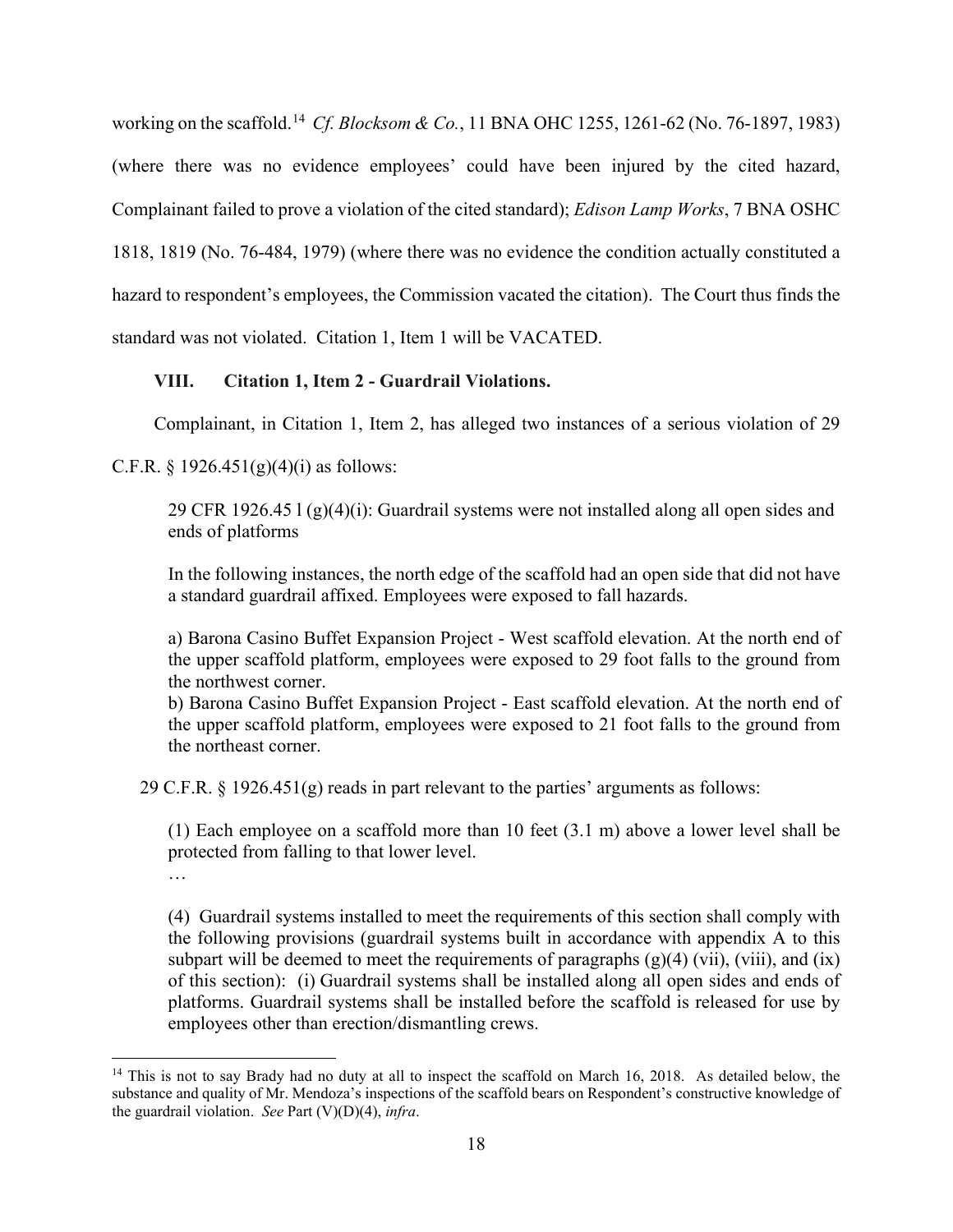29 C.F.R. § 1926.451(g).

"Scaffold" is defined as "any temporary elevated platform (supported or suspended) and its supporting structure (including points of anchorage), used for supporting employees or materials or both." 29 C.F.R. § 1926.405(b).

"Lower level" is defined as "areas below the level where the employee is located and to which an employee can fall. Such areas include, but are not limited to, ground levels, floors, roofs, ramps, runways, excavations, pits, tanks, materials, water, and equipment." 29 C.F.R. § 1926.450(b).

# **1. Citation 1, Item 2 – Instance (a)**

## **a. The Standard Applies**

Citation 1, Item 2, Instance (a) relates to the scaffold on the west side of the buffet building. "In order to establish a violation, the Secretary must show that the standards applied to the cited conditions." *Arcon, Inc.*, 20 BNA OSHC 1760, 1763 (No. 99-1707, 2004). *Atl. Battery Co.*, 16 BNA OSHC 2131, 2138 (No. 90-1747, 1994). Respondent does not dispute the cited standard generally required the subject scaffold to have the guardrails required by 29 C.F.R. §  $1926.451(g)(4)(i).$ <sup>[15](#page-18-0)</sup> Respondents arguments are more directed to whether the standard was violated; not that the regulation did not apply at all in this instance. The Court finds the regulation applies as a scaffold was in use on the worksite and as such the construction of the scaffold would need to comply with the standard.

<span id="page-18-0"></span><sup>&</sup>lt;sup>15</sup> The Court notes paragraph 6 of the Joint Stipulation Statement, referenced at page 12 of Complainant's Brief, which reads: "The Secretary's regulations at 29 C.F.R.  $\S$  1926.451(f)(3) and 1926.451(g)(4)(i) were applicable to the worksite." (Ex. J-1,  $\P$  6). While Respondent has not disputed the regulations were generally applicable to the construction activities being conducted on the Barona worksite, it has disputed their applicability to the specific conditions on the subject scaffold. (Resp't Br. 7-8). Respondent's argument is not foreclosed by its stipulation. *See Ryder Transp. Servs.*, 24 BNA OSHC 2061, 2064 (No. 10-0551, 2014) ("the focus of the Secretary's burden of proving that the cited standard applies pertains to the cited conditions …").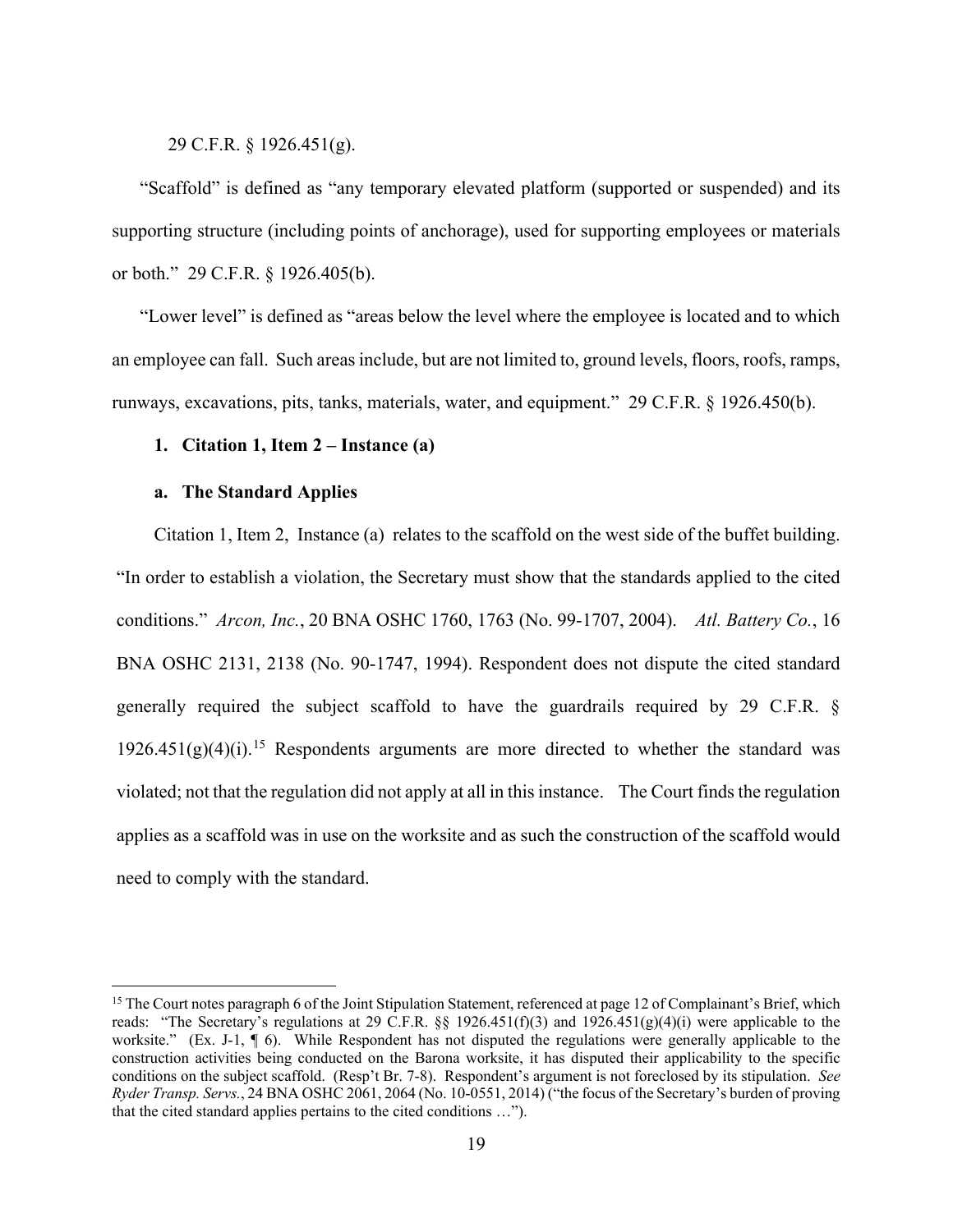### **b. The Standard was not Violated as to Instance (a)**

Respondent points to 29 C.F.R.  $\S$  1926.451(g)(1) and argues the top level of the scaffold was not more than 10 feet above the next lower level thus providing a "safe harbor" from the requirements of the proceeding requirements. (Resp't Br. at 7-8). Respondent points out Complainant's own measurements show only about a six-foot fall from the topmost level of the scaffold to the platform immediately below and argues Sections  $(g)(1)$  and  $(g)(4)$  must "be read in context" and "[b]y its terms, Section  $451(g)$  is triggered only when an employee is on a scaffold more than 10 feet (3.1 m) above a lower level." (Resp't Br. at 7-8 (internal quotations and emphasis omitted)). Complainant has not meaningfully addressed this argument.

An employer's obligations under Section 1926.451(g)(4)(i) are not "triggered" unless fall protection is required by Section  $(g)(1)$ . (Resp't Br. at 8). Section  $(g)(1)$  only requires fall protection when a scaffold, i.e., a specific "elevated platform …" (29 C.F.R. § 1926.405(b)), is more than 10 feet above a lower level. A lower level is defined, in part, as a place a worker "can fall." *Id.* Thus, the Court concludes Complainant must show the cited platform was more than 10 feet above a lower level to which an employee "c[ould] fall."[16](#page-19-0)

At trial, the CSHO admitted the most likely place a worker would fall from the top platform of the western portion of the scaffold would be to the platform directly beneath the missing guardrail, which was less than ten feet below. (Tr. 291, 293-94). The platform directly below as had railings and bars on the side of the platform facing away from the building to prevent a person from rolling over the edge to the ground below. (Exhs. C-2A, 1, 2, 5 and R-19).

<span id="page-19-0"></span><sup>&</sup>lt;sup>16</sup> This is somewhat different than the argument styled by Respondent, who has framed the 10-foot requirement of Section (g)(1) as a "safe harbor" from the requirements of Section (g)(4)(i). (Resp't Br. at 7-8). The Court thinks the better reading of the regulation as a whole is to require Complainant to demonstrate the applicability in the first instance, which includes demonstrating the guardrail was required by Section (g)(1). *See Southern Scrap Materials Co., Inc.*, 23 BNA OSHC 1596, 1608 (No. 94-3393, 2011) (standards and subsections must be read as a whole, construing their provisions together).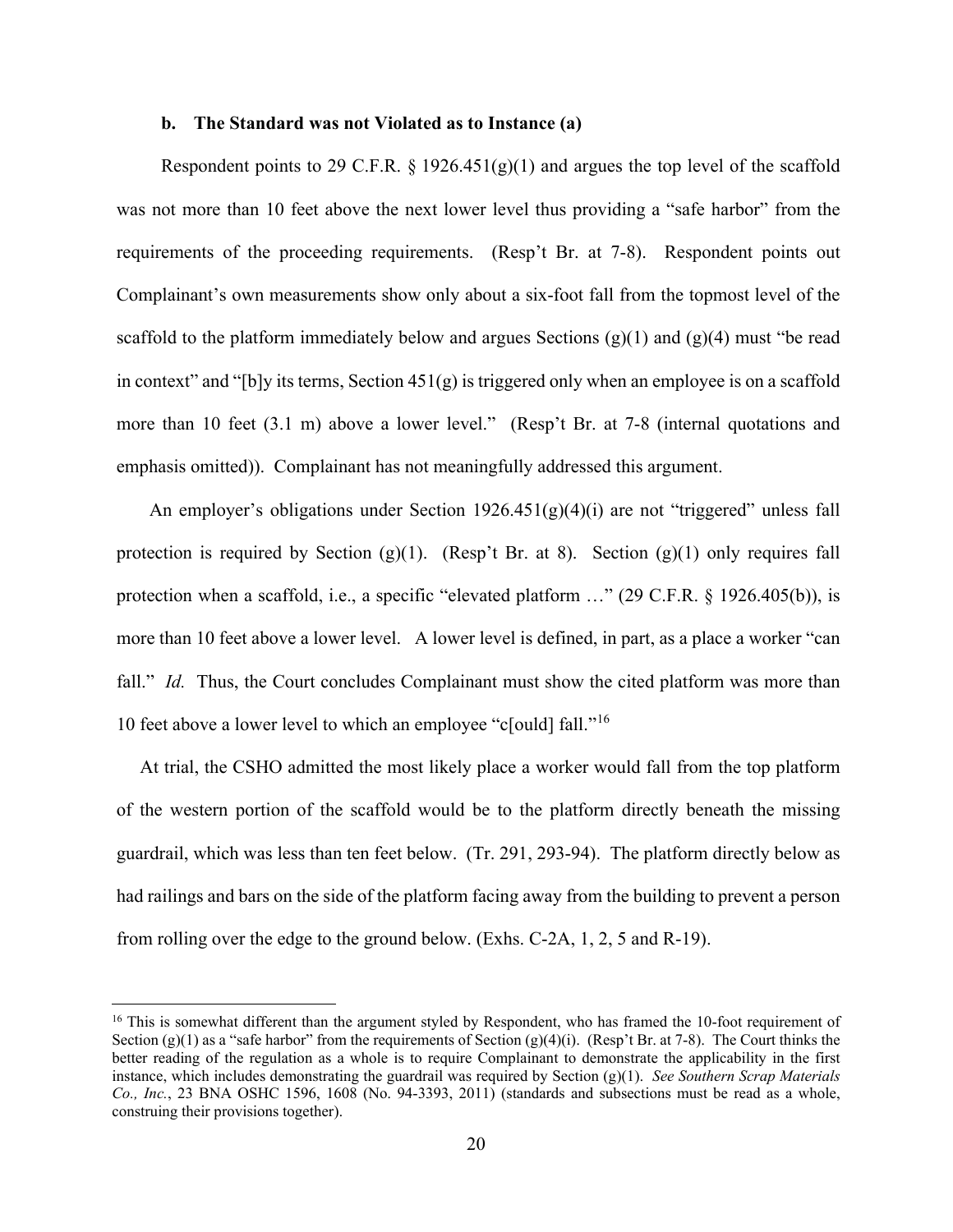Complainant's only support the standard was violated was the CSHOs measurement from the top platform vis-à-vis the ground and the CSHO's speculation an employee could potentially fall in a manner so as to miss the platform six feet below and therefore fall 29 feet to the ground below. (Tr. 294-98). The CSHO did not articulate any plausible ways in which it would have been possible for an employee to fall to the ground level when there was a lower platform extending to the end of the building which was six feet below and which had rails and posts on the outside of the platform to prevent an individual from falling to the ground. (Tr. 291, 293-94). Mere speculation or conjecture cannot fulfill Complainant's burden to demonstrate the standard was violated. *Keystone Body Works*, 4 BNA OSHC 1523, 1524 (No. 6606, 1970), citing *Forth Worth Enters.*, 2 BNA OSHC 1103, 1105 (No. 769, 1974). Thus, the Court finds Complainant has failed to prove the standard was violated as to Instance (a). *Cf. Kenny Indus. Servs., LLC*, 19 BNA OSHC 2099, 2100 (No. 01-1626, 2002) (ALJ) (where the "fall from the edge of the fourth floor would have been to the second floor, which was 20 to 24 feet below" 29 C.F.R. § 1926.451(g)(1) applied and was violated). Citation 1, Item 2 – Instance (a) will be VACATED.

## **2. Citation 1, Item 2 – Instance (b)**

### **a. The Standard Applies**.

Citation 1, Item 2 - Instance (b) relates to the scaffold on the east side of the buffet building. Respondent does not dispute the cited standard generally required the subject scaffold to have the guardrails required by 29 C.F.R. § 1926.451(g)(4)(i).<sup>[17](#page-20-0)</sup> Respondents arguments are more directed to whether the standard was violated; not that the regulation did not apply at all in this instance. The Court finds the regulation applies as a scaffold was in use on the worksite. As such the construction of the scaffold would need to comply with the standard.

<span id="page-20-0"></span><sup>17</sup> *See* Fn. 15, *supra*.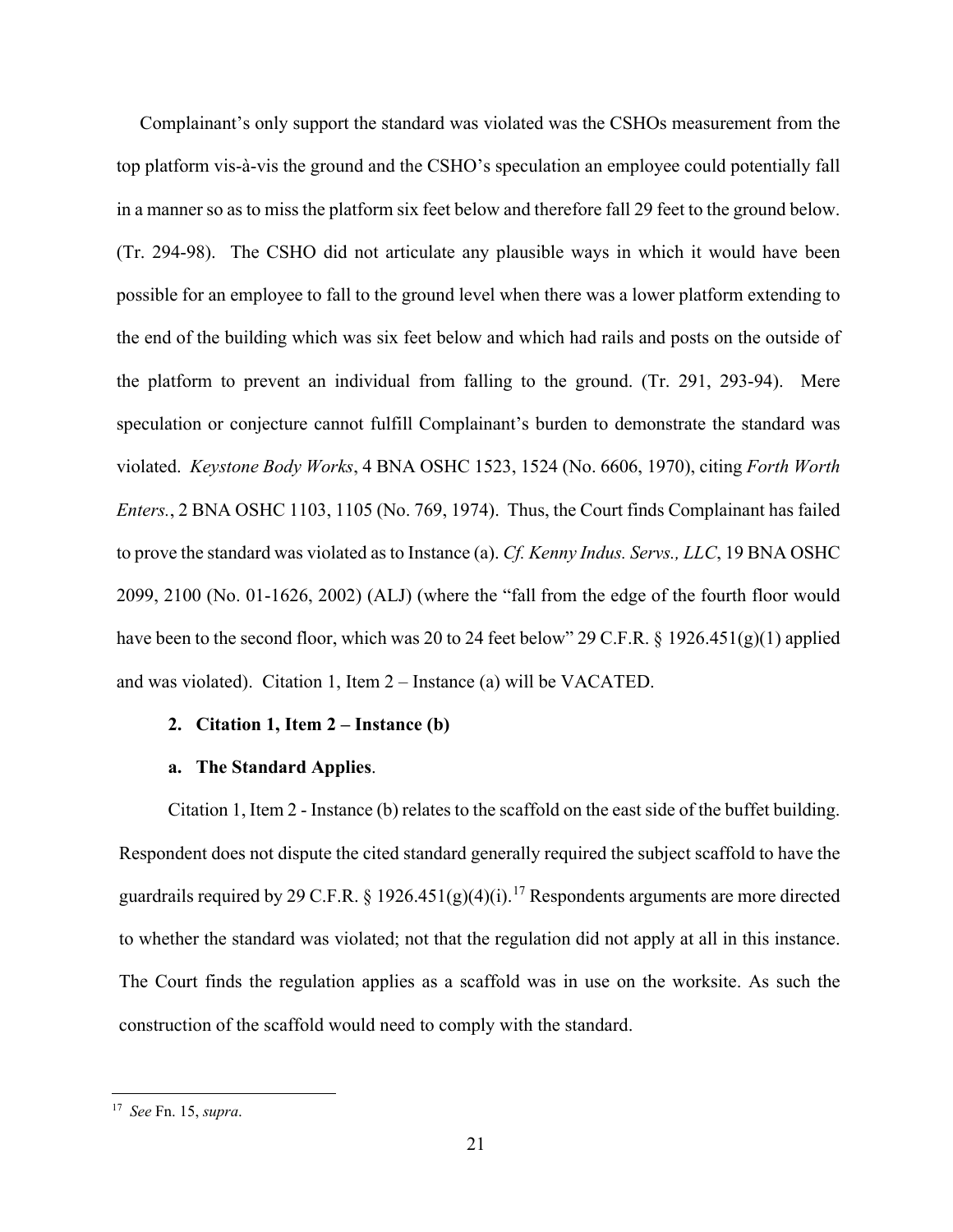### **b. The Standard was Violated**

As to Instance (b), Respondent's arguments about the 10-foot "safe harbor," that it made as to Instance (a), are inapposite. It is uncontested a direct fall from the topmost level of this scaffold would be 21 feet to a canopy over the sidewalk below. (Tr. 128-30; Ex. C-2C, p.12). Complainant's photographs of this part of the scaffold do not depict the same configuration which Respondent cites in support of its "safe harbor" argument; namely they do not depict a fall to a lower level of the scaffold as the most direct course in the event of a fall. There is no intervening lower platform from the upper deck of the scaffold as was the case in Instance (a). (Ex. C-2A, pp. 20  $\&$  21). Respondent does not dispute there was no guardrail on the upper deck of the scaffold the east side of the buffet building. The distance to the next lower level was 21 feet. Complainant has established the standard was violated.

# **c. Respondent's Employee was Exposed to the Hazard**

As clarified by the CSHO at trial, the employee who was alleged to have been exposed to the fall hazard presented by the missing guardrail was Mr. Lizarraga.<sup>[18](#page-21-0)</sup> (Tr. 255). As the parties recognize, this element turns largely on the CSHO's statements from Messrs. Frias and Lizarraga as to whether the guardrail was missing when they were installing DensGlass on the buffet building. The CSHO's initial interview was conducted on March 19, 2018 in a group setting, and lasted approximately five minutes. (Tr. 82-84, 274-75, 323-24, 357-60). In his initial interview with the CSHO on March 19, 2018 Mr. Frias indicated he believed the guardrails had been present while he and Mr. Lizarraga had been installing DensGlass on the buffet building. (Tr. 83-84, 323- 24; Ex. R-20). Mr. Lizarraga indicated he could not recall whether the guardrails had been present. (Tr. 83-84, 323-24; Ex. R-20).

<span id="page-21-0"></span><sup>&</sup>lt;sup>18</sup> Because Mr. Frias was using a personal fall protection system, he was not considered exposed to the fall hazard presented by the missing guardrail. (Tr. 255; Ex. C-9, p. 4).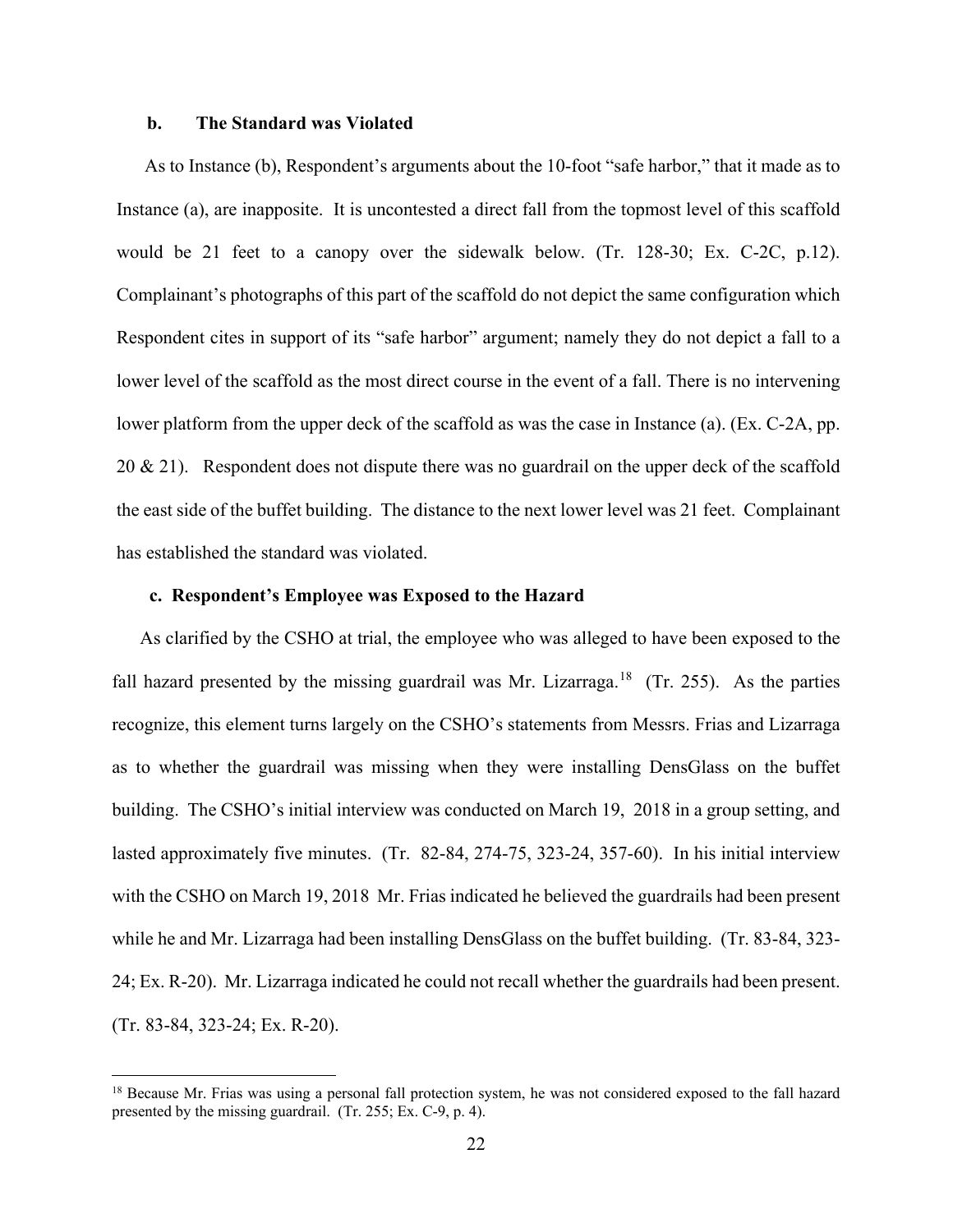However, the CSHO returned to the worksite for a more extensive interview with each of these employees individually on April 6, 2018 which interviews lasted nearly an hour each. (Tr. 84-85, 274-75, 363-66). During these interviews both employees indicated the guardrails were missing when they were installing DensGlass. (Tr. 85-86, 261-62, 338-39). Both employees also signed statements to this effect. (Ex. C-9, pp. 1  $\&$  6).

Complainant asks the Court to credit the signed statements of the employees about the missing guardrails. (Sec'y Br. at 13). Respondent raises numerous concerns with the process by which these statements were obtained. (Resp't Br. at 6). Having reviewed the relevant evidence and circumstances, the Court gives great weight to the employees' signed statements and finds Mr. Lizarraga was exposed to the fall hazard created by the missing guardrail while installing the DensGlass on the buffet building.

In assessing the credibility and reliability of these statements, while the Court notes they are hearsay statements, it also finds that hearsay statements are generally not excluded under the Simplified Case procedural rules. In addition, the Court finds the statements are admissible under *Regina Construction Co.*, 15 BNA OSHC 1044 (No. 87-1309, 1991). *See*29 C.F.R. § 2200.209(c) (under Simplified Proceedings, "the admission of evidence is not controlled by the Federal Rules of Evidence" and "[t]he Judge will receive oral, physical, or documentary evidence that is not irrelevant, unduly repetitious, or unreliable.").

Respondent *does* ask the Court to take an adverse inference based on Complainant's failure to call Messrs. Frias and Lizarraga to testify. (Resp't Br. at 5). The Court declines to do so. An adverse or "missing witness" inference is only appropriate, *inter alia*, if "one party has it peculiarly within its power to produce witnesses whose testimony would elucidate the situation and fails to do so." *Capeway Roofing Sys., Inc.*, 20 BNA OSHC 1331, 1342-43 (No. 00-1968, 2003); *see also*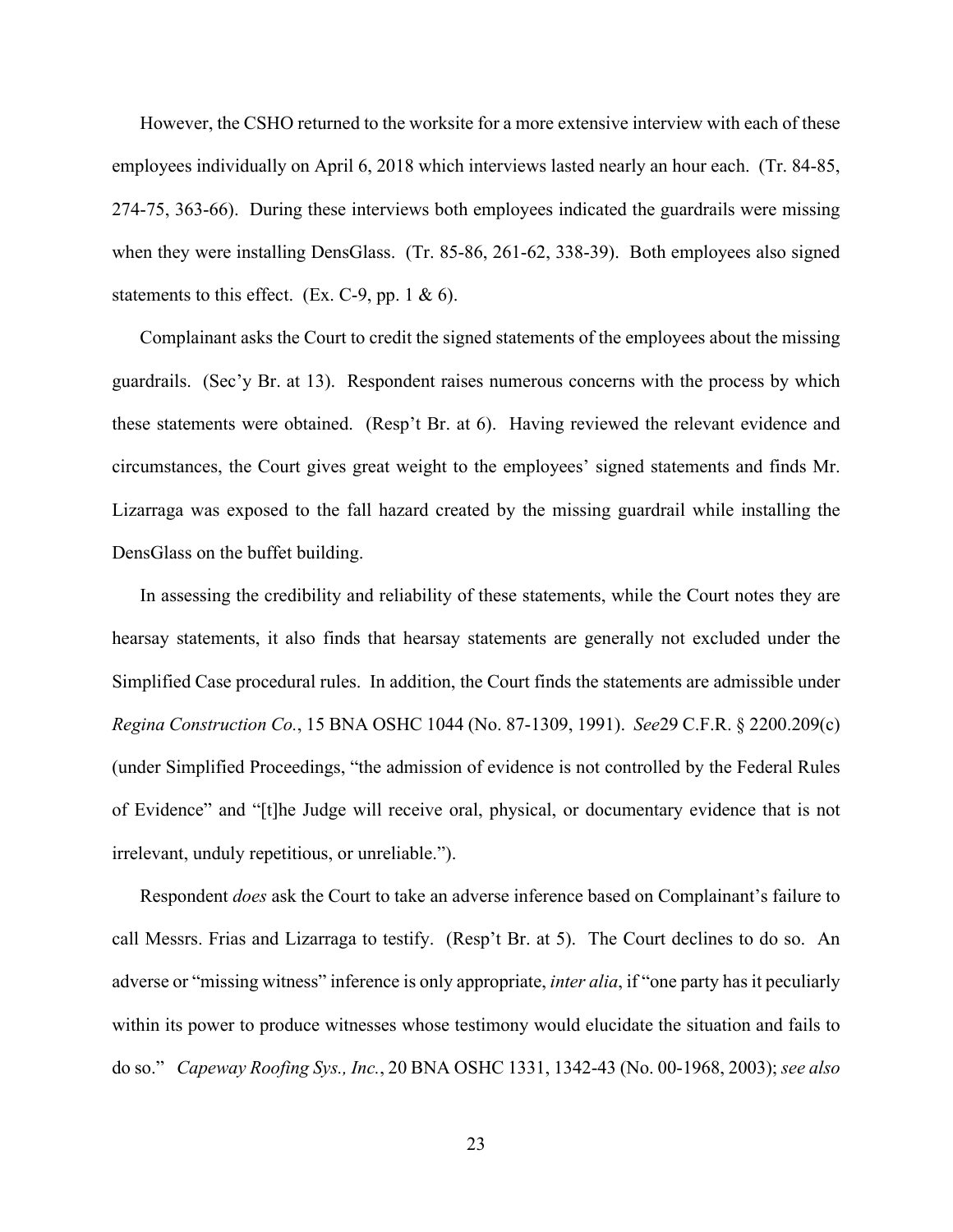*Richard Carrier Trucking, Inc.*, 26 BNA OSHC 2250, 2255-56 (No. 16-1655, 2017) (ALJ). Here, the "missing" witnesses for which Respondent asks the Court to take an adverse inference were Respondent's own employees. Thus, these witnesses were, if anything, "peculiarly within [Respondent's] power to produce," not Complainant's. *Capeway Roofing Sys., Inc.*, 20 BNA OSHC at 1342-43. The Court therefore takes no adverse inference from their failure to testify.

As to the reliability of the employees' statements, the Court first notes Mr. Lizarraga's two statements to the CSHO are not inherently inconsistent. His failure to remember whether the guardrails were there when initially asked by the CSHO is not inconsistent with him later recalling, having had time to consider the question, they had been missing when he was installing DensGlass. To be sure, Mr. Frias' two interviews with the CSHO produced inconsistent statements about the missing guardrails. *Compare* (Tr. 83-84, 323-24, Ex. R-20), *with* (Tr. 85-86, 261-62, 338-39; Ex. C-9, p. 6). However, the second interview statements from both employees indicating the guardrails *were* missing is corroborated by other evidence in the record, namely the statement from ASM employee Ruben Solano to the CSHO. (Tr. 100, 328-31; Ex. C-9, pp. 10 &11). Mr. Solano recalled the guardrails having been missing on March 12th or 13th, 2018. (Tr. 104-05, 328-31; Ex. C-9, pp. 10 & 11). The Brady employees would have been installing DensGlass on the buffet building during this time.  $(Ex. J-1, \P 13)$ .

Respondent takes aim at the process by which the Brady employees' second statements were obtained, particularly with Mr. Solis acting as translator. (Resp't Br. at 6). Respondent argues the entire interview and translation processes were "flawed" and "coercive," such that "inaccuracy was inevitable." (Resp't Br. 6). The Court disagrees. Mr. Solis testified at length about his qualifications to provide the translation between the CSHO and the Brady employees,<sup>[19](#page-23-0)</sup> as well as

<span id="page-23-0"></span><sup>&</sup>lt;sup>19</sup> According to Mr. Solis, he is "90%" fluent in English, having lived in the United States since he was a child. (Tr. 351). He was also apparently fully fluent in Spanish, given he conversed with Messrs. Frias and Lizarraga entirely in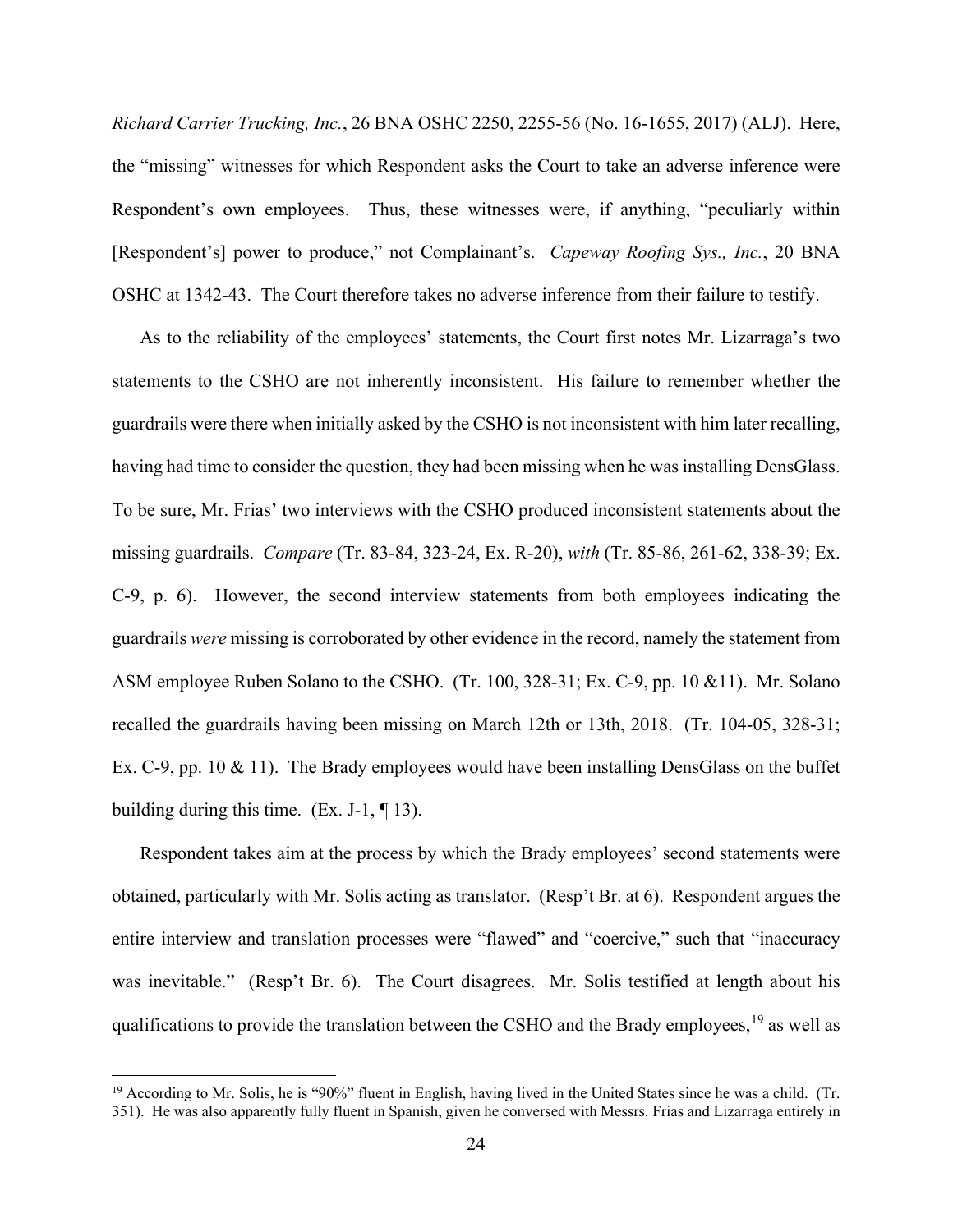the process by which the CSHO interviewed the employees and took their statements. (Tr. 366- 70). *See also* (Tr. 87-88, 308-09 (CSHO testifying to a similar translation process)). Contrary to Respondent's assertion, each employee was asked to sign the paper only if the account translated to him in Spanish was accurate. (Tr. 376-78). Furthermore, and again contrary to Respondent's assertions, Mr. Solis testified he found no reason to distrust the CSHO during the interview process. (Tr. 372).

Therefore, even considering the conflicting statements of Mr. Frias, the Court finds a preponderance of the evidence establishes Mr. Lizarraga was exposed to the hazard presented by the missing guardrail on the eastern side of the buffet building, as alleged in Citation 1, Item 2, Instance (b). Complainant has established employee exposure.

### **d. Respondent had Constructive Knowledge of the Violation**

Complainant can establish its burden of Respondent's knowledge by demonstrating actual or constructive knowledge. *Revoli Constr. Co., Inc.*, 19 BNA OSHC 1682, 1684 (No. 00-0315, 2001). Here, Complainant has only argued for Respondent's constructive knowledge which can be established if Complainant demonstrates the employer could have uncovered the violating condition with the exercise of reasonable diligence. *Martin v. Commission*, 947 F.2d 1483, 1485 (11th Cir. 1991). "What constitutes reasonable diligence will vary with the facts of each case." *Id.*

The Court finds Complainant has established constructive knowledge based on Respondent's failure to exercise reasonable diligence to uncover the missing guardrails. The CSHO testified both missing guardrails were immediately apparent to him upon entering the worksite and merely looking up at the subject scaffold from the ground level. (Tr. 54-55, 68-70). The photographs of

Spanish. (Tr. 356-57). The Court notes Mr. Solis testified at the hearing entirely in English with no apparent impediments.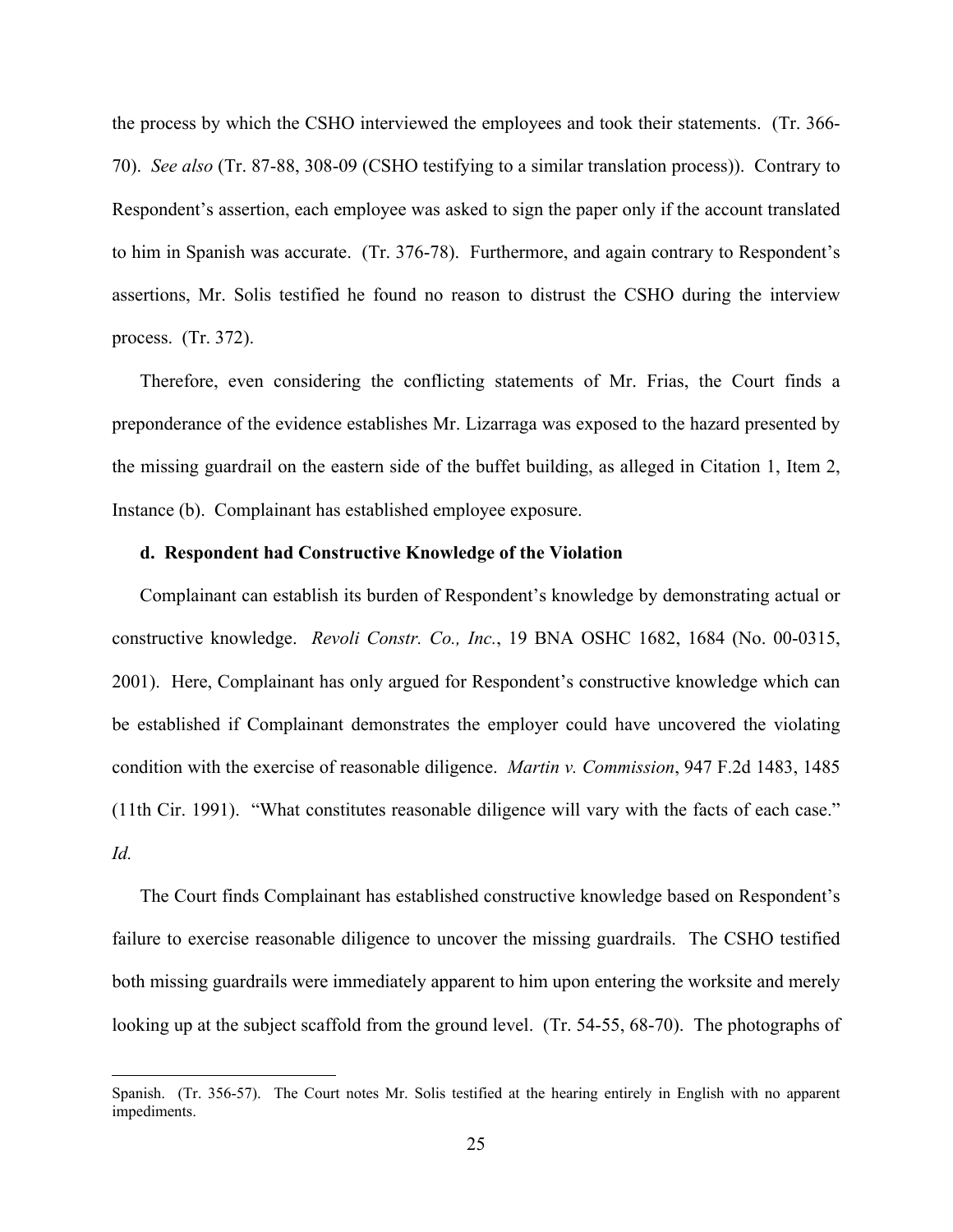the worksite, which were taken by the CSHO from ground level, corroborate the CSHO's testimony. (Ex. C-2A, pp. 1, 2, 5, 20 & 21). Such violations in "plain view" could have been uncovered by Respondent with reasonable diligence. *See Kokosing Construction Co.*, 17 BNA OSHC 1869, 1871 (No. 92-2596, 1996)*.* However, despite Mr. Mendoza inspecting the scaffold daily (Tr. 419-20), his inspections failed to uncover the missing guardrails. The Court therefore finds Mr. Mendoza failed to exercise reasonable diligence to uncover the missing guardrails and thus had constructive knowledge of the violation.

Under Commission law, the actual or constructive knowledge of a supervisor is imputable to a corporate respondent. *Revoli Constr.*, 19 BNA OSHC at 1684. Here, Complainant argues the constructive knowledge of Messrs. Hermosillo and Mendoza is imputable to Respondent. (Sec'y Br. at 16). The Court finds Mr. Mendoza's constructive knowledge is imputable to Respondent. Mr. Mendoza was the "foreman" for Brady at the Barona worksite and ran the day-to-day operations in the absence of Mr. Hermosillo, who was only at the site once or twice a week. (Tr. 383, 406). Mr. Mendoza was also the competent person charged with inspecting and ensuring the safety of the scaffold. *See* note [133](#page-15-1), *supra.* Respondent has not refuted Mr. Mendoza's status as a supervisor. The Court therefore finds Mr. Mendoza was a supervisor for purposes of imputing his knowledge to Respondent. *See Rawson Contractors, Inc.*, 20 BNA OSHC 1078, 1080 (No. 99-0018, 2003) (supervisory status is based on "indicia of authority that the employer has empowered a foreman or other employee to exercise on its behalf."); *Iowa Southern Utils. Co.*, 5 BNA OSHC 1138, 1139 (supervisory status found for employee whose "authority included the power to order that the necessary steps be taken in order to complete properly the job"). Because Mr. Mendoza was a supervisor, his constructive knowledge of the violation is imputed to Respondent. *Revoli Constr.*, 19 BNA OSHC at 1684. Complainant has established knowledge/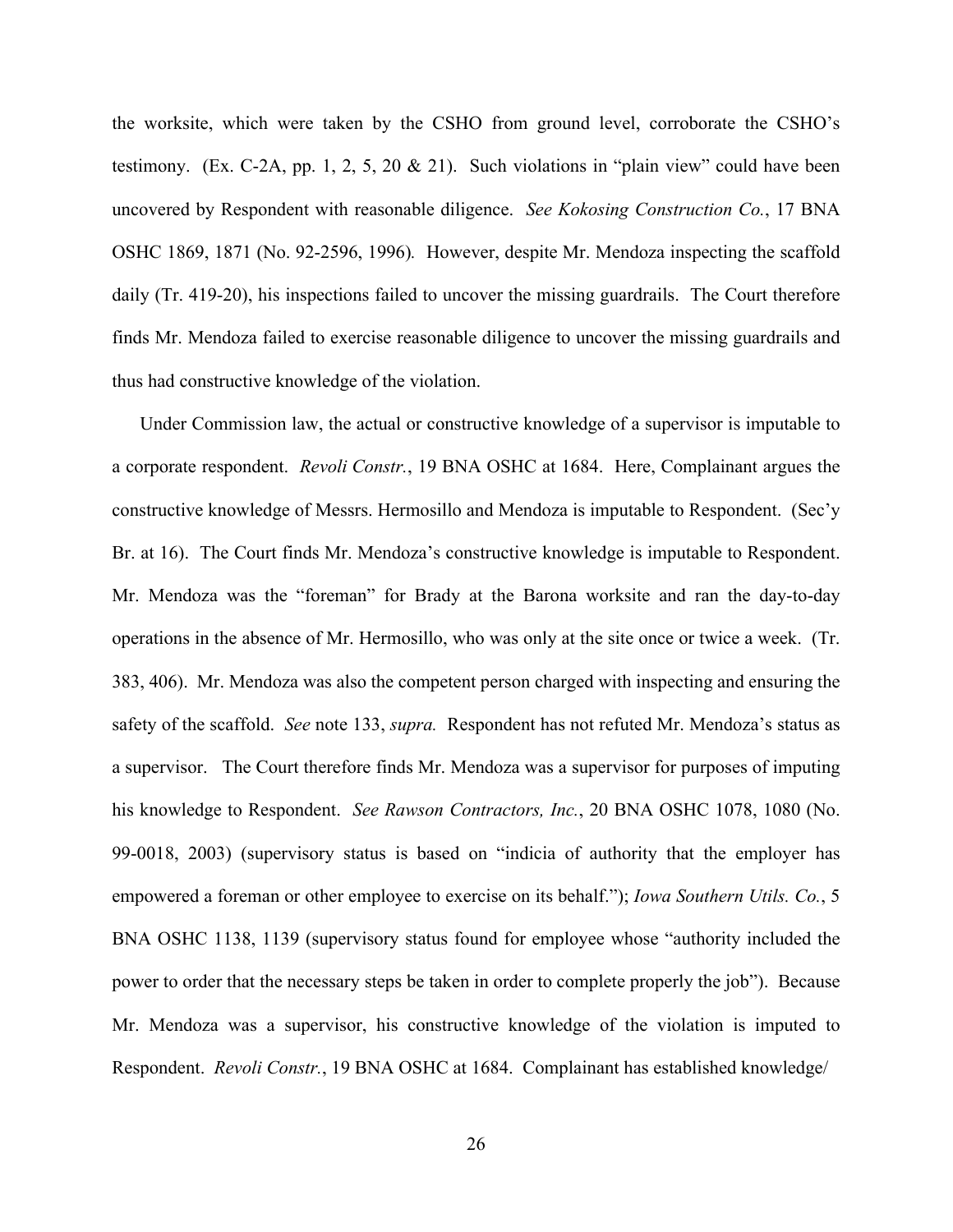#### **e. The Violation was Serious**

Complainant has classified the violation of 29 C.F.R.  $\S$  1926.451(g)(4)(i) as serious. A violation is classified as serious under the Act if "there is substantial probability that death or serious physical harm could result." 29 U.S.C. § 666(k). Complainant need not show there was a substantial probability an accident would occur, only that if an accident did occur, serious physical harm could result. *Mosser Constr., Inc.*, 23 BNA OSHC 1044, 1046 (No. 08-0631, 2010).

Here, Mr. Lizarraga was exposed to a fall distance of 21 feet on the east side of the buffet building. This distance is well in excess of the six-foot requirement for guardrails under 29 C.F.R.  $\S$  1926.451(g)(4)(i). The Court finds serious physical serious harm could result from a fall of this height. *See* Safety Standards for Fall Protection in the Construction Industry, 59 Fed. Reg. 40,672, 40,682 (Aug. 9, 1994) (to be codified as 29 C.F.R. pt. 1926) (noting the risk of fatality or injury from falling from heights of even six to ten feet). Thus, Citation 1, Item 2, Instance (b) was properly categorized as serious.

### **IX. Penalty**

When a citation is issued, it may include a penalty amount. *See* 29 U.S.C. § 659(a). OSHA has published a Field Operations Manual ("FOM") to, among other things, guide its employees in determining what penalty, if any, to propose for violations. FOM at 1-1, 6-1. FOM, Directive No. CPL-02-00-150, effective April 22, 2011, available at 4 Employment Safety and Health Guide, (CCH), ¶ 7965, at 12,133, 12,139 (2015). The penalty amounts proposed in a citation become advisory when an employer timely contests the matter. *Brennan v. OSHRC*, 487 F.2d 438, 441- 42 (8th Cir. 1973); *Revoli Constr. Co.*, 19 BNA OSHC at1686 n. 5. The Secretary's proposed penalties are not accorded the same deference the Commission gives his reasonable interpretations of an ambiguous standard. *See Hern Iron Works*, 16 BNA OSHC 1619, 1621 (No. 88-1962, 1994)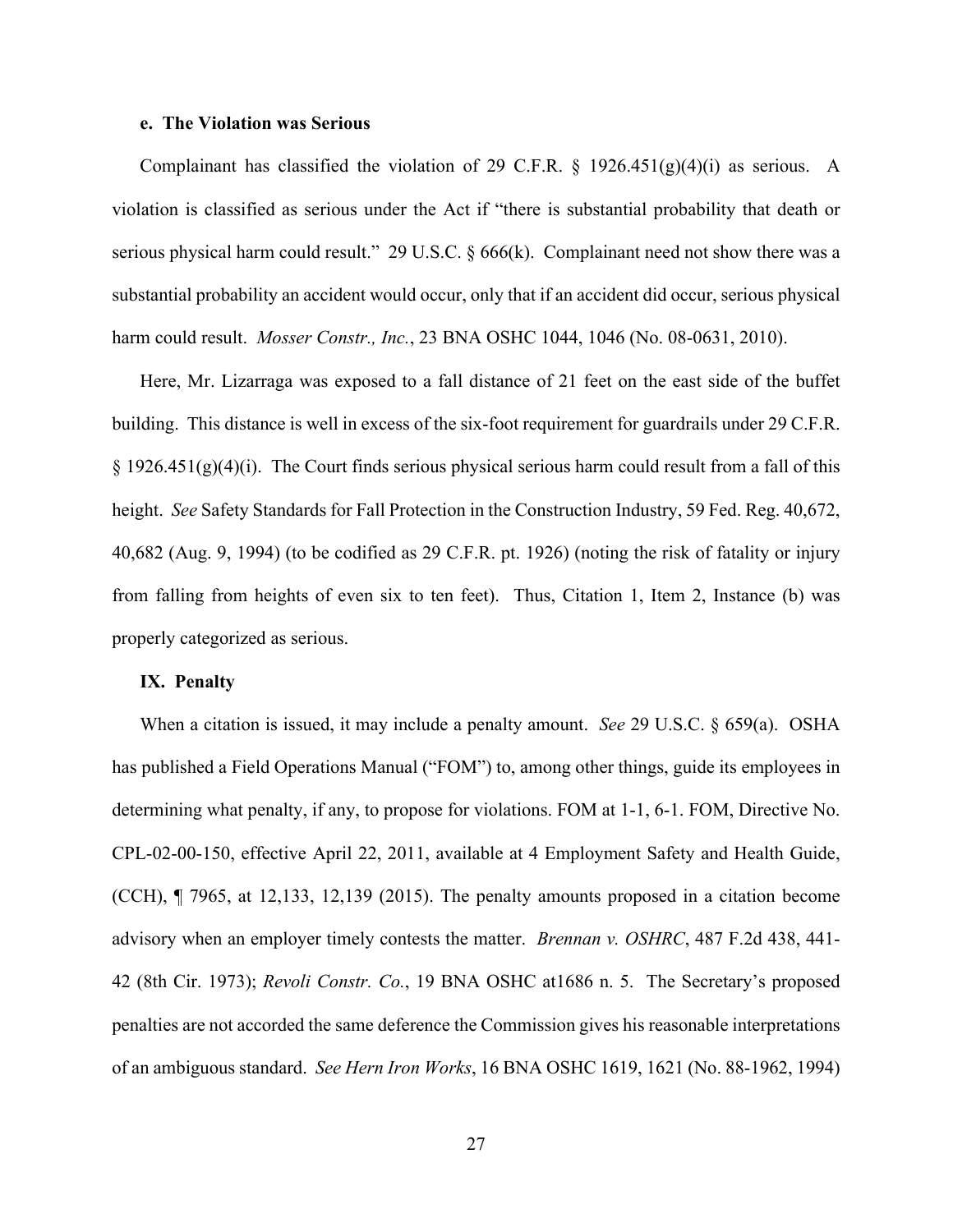(rejecting Secretary's contention that his penalty proposals are entitled to "substantial weight"); *Nacirema Operating Co.*, 1 BNA OSHC 1001, 1003 (No. 4, 1972) (declining to agree with the result or methodology the Secretary used to calculate the penalty). It is the Secretary's burden to introduce evidence bearing on the factors and explain how he arrived at the penalty he proposed. *Orion Constr. Co., Inc.*, 18 BNA OSHC 1867, 1868 (No. 98-2014, 1999) (giving less weight to the history factor as the Secretary provided little specific information).

"Regarding penalty, the Act requires "due consideration" be given to the employer's size, the gravity of the violation, the good faith of the employer, and any prior history of violations." *Briones Util. Co.*, 26 BNA OSHC 1218, 1222 (No. 10-1372, 2016) (citing 29 U.S.C. § 666(j)); *Capform, Inc.*, 19 BNA OSHC 1374, 1378 (No. 99-0322, 2001), *aff'd*, 34 F. App'x 152 (5th Cir. 2002) (unpublished). These factors are not necessarily accorded equal weight. *J.A. Jones Constr.*, 15 BNA OSHC 2201, 2216 (No. 87-2059, 1993) (citation omitted). When applying the penalty assessment factors, the Commission need not accord each one equal weight. *See, e.g.*, *Astra Pharm. Prods., Inc.*, 10 BNA OSHC 2070, 2071 (No. 78-6247, 1982); *Orion Contr. Co., Inc.*, 18 BNA OSHC at 1867 (giving less weight to the size and history factors). Rather, the Commission assigns the weight that is reasonable under the circumstances. *Eric K. Ho*, 20 BNA OSHC 1361, 1379 (No. 98-1645, 2003) (Consol.), *aff'd sub nom.*, *Chao v. OSHRC*, 401 F.3d 355 (5th Cir. 2005).

Because the Court has vacated Citation 1, Item 1 and Citation 1, Item 2 – Instance (a), the only relevant penalty calculation is for Citation 1, Item 2 – Instance (b). Complainant has proposed a penalty of \$7,853 for both instances alleged in Item 2. (Citation at 7). The CSHO indicated this proposed penalty was "computer generated" (Tr. 133), which the Court understands to mean it was calculated using the methodology set forth in the FOM.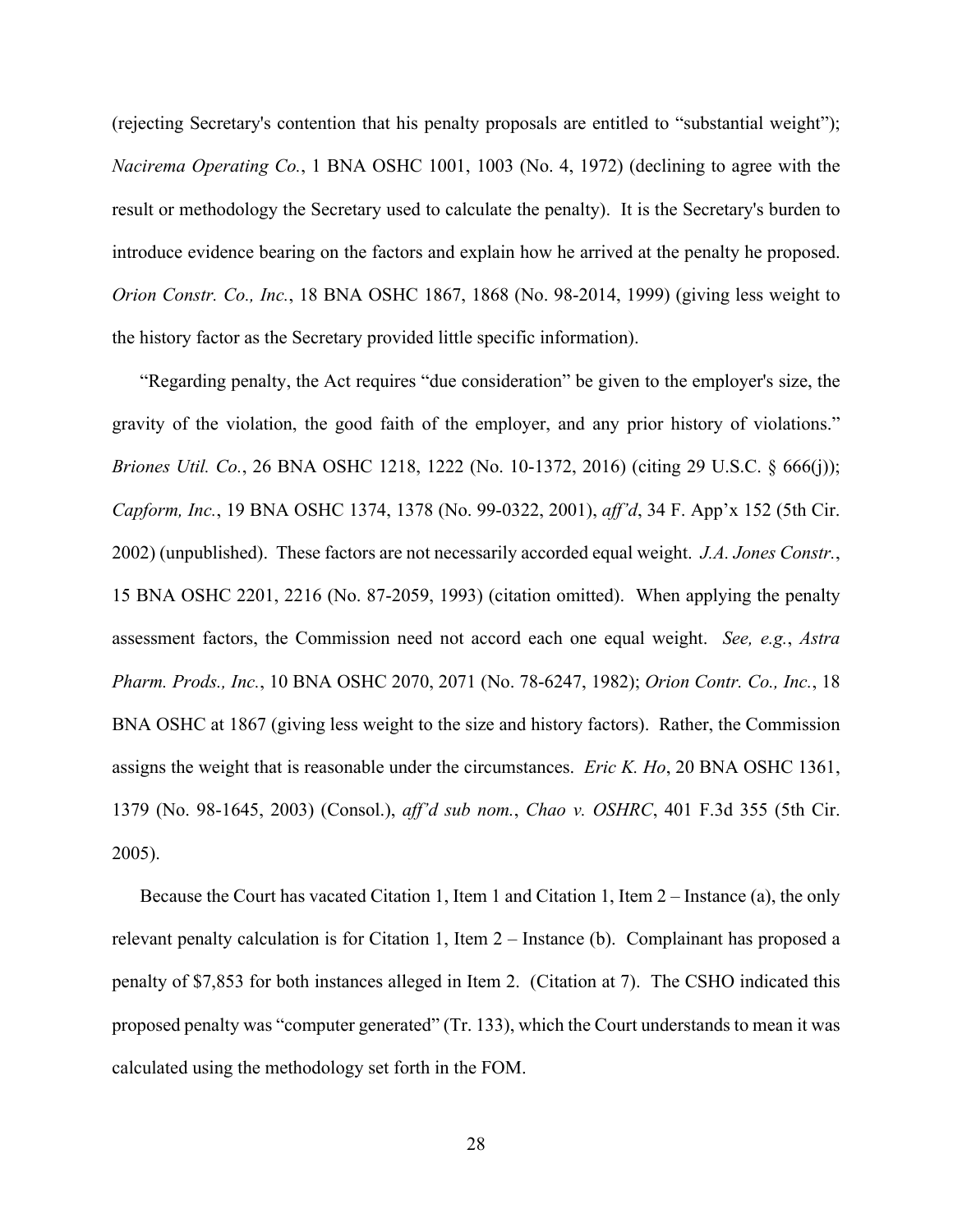### **A. Gravity**

The gravity of the violation is the principal factor in a penalty determination. Assessing gravity involves considering: (1) the number of employees exposed to the hazard; (2) the duration of exposure; (3) whether any precautions have been taken against injury; (4) the degree of probability that an accident would occur; and (5) the likelihood of injury. *See e.g., Capform, Inc.*, 19 BNA OSHC at 1378, *aff'd*, 34 F. Appx. 152 (5th Cir. 2002) (unpublished). *See also Ernest F. Donley's Son, Inc.*, 1 BNA OSHC 1186 (No. 43, 1973) (viewing gravity as the probability of an accident's occurrence and the extent of exposure). "A lack of injuries is not a measure for determining gravity or any other penalty factor." *Altor Inc.*, 23 BNA OSHC 1458, 1468 (No. 99-0958, 2011), *aff'd*  498 F. Appx. 145 (3d Cir. 2012) (unpublished).

The CSHO assigned the violation a "moderate" gravity. (Tr. 139). This calculation was a function of severity and probability. (Tr. 139). The CSHO assigned a "lesser" probability to the violation because "aside from the missing guardrail, it appeared that other components were in place and sound and there were no other identifiable issues [with the scaffold] at the time [of the inspection." (Tr. 133-34). However, the CSHO further assigned a "high severity" to the violation because a "fall from that height … can result in permanent disability and/or death if [an employee fell to] the lower level." (Tr. 134). This resulted in a violation of moderate gravity. (Tr. 139).

### **B. Size**

The gravity factor focuses on treating violations of similar quality and severity alike. In contrast, the other three factors—size, history, and good faith—require consideration of circumstances pertaining specifically to the cited employer. The Commission frequently relies on the number of employees to evaluate the merits of altering a penalty for size. The Commission has viewed the size factor as "an attempt to avoid destructive penalties" that would unjustly ruin a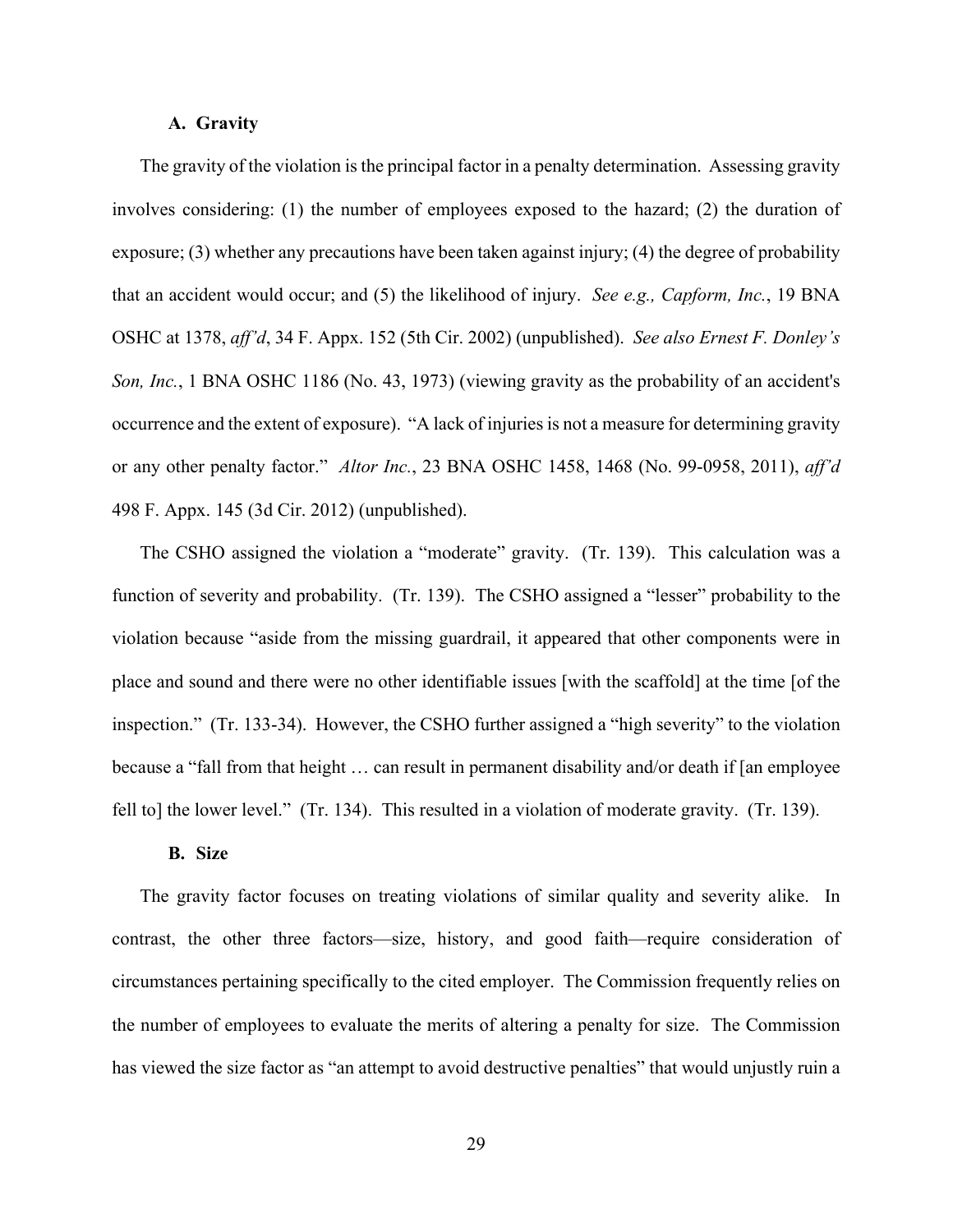small business. *Intercounty Constr. Corp.*, 1 BNA OSHC 1437, 1439 (No. 919, 1973), *aff'd*, 522 F.2d 777 (4th Cir. 1975). This concern for small businesses must be tempered with the need to achieve compliance with applicable safety standards. *Atlas Roofing Co. v. OSHRC*, 518 F.2d 990, 1001 (5th Cir.1975) (OSHA penalties are meant to "inflict pocket-book deterrence"), *aff'd*, 430 U.S. 442 (1977). Respondent received no reduction in the penalty for its size because it employs over 250 employees. (Tr. 134).

## **C. History**

The next statutory consideration, history, examines an employer's full prior citation history, not just prior citations of the same standard. *Orion Contr. Co., Inc.*, 18 BNA OSHC at 1868; *Manganas Painting Co.*, 21 BNA OSHC 2043, 2055 (No. 95-0103, 2007) (Consol.) (history includes prior uncontested citations). The CSHO did not indicate any reduction in penalty based on Respondent's history.

### **D. Good Faith**

As to the final factor, good faith, this entails assessing an employer's health and safety program, its commitment to job safety and health, its cooperation with OSHA, and its efforts to minimize any harm from the violation. *Monroe Drywall Constr., Inc.*, 24 BNA OSHC 1209, 1211 (No. 12-0379, 2013); *Nacirema Operating Co.*, 1 BNA OSHC at 1002. The CSHO applied a 15% good faith reduction for the violation because Respondent had a "safety and health program. Although with minor deficiencies, they had a program with training in place." (Tr. 134, 139).

#### **E. Penalty**

The Court agrees with the factors relied on by the CSHO in calculating the penalty for Citation 1, Item 2 – Instance (b). Respondent is a large employer with over 250 employees, and thus no reduction for size is warranted. (Tr. 134). Complainant has applied a 15% reduction for